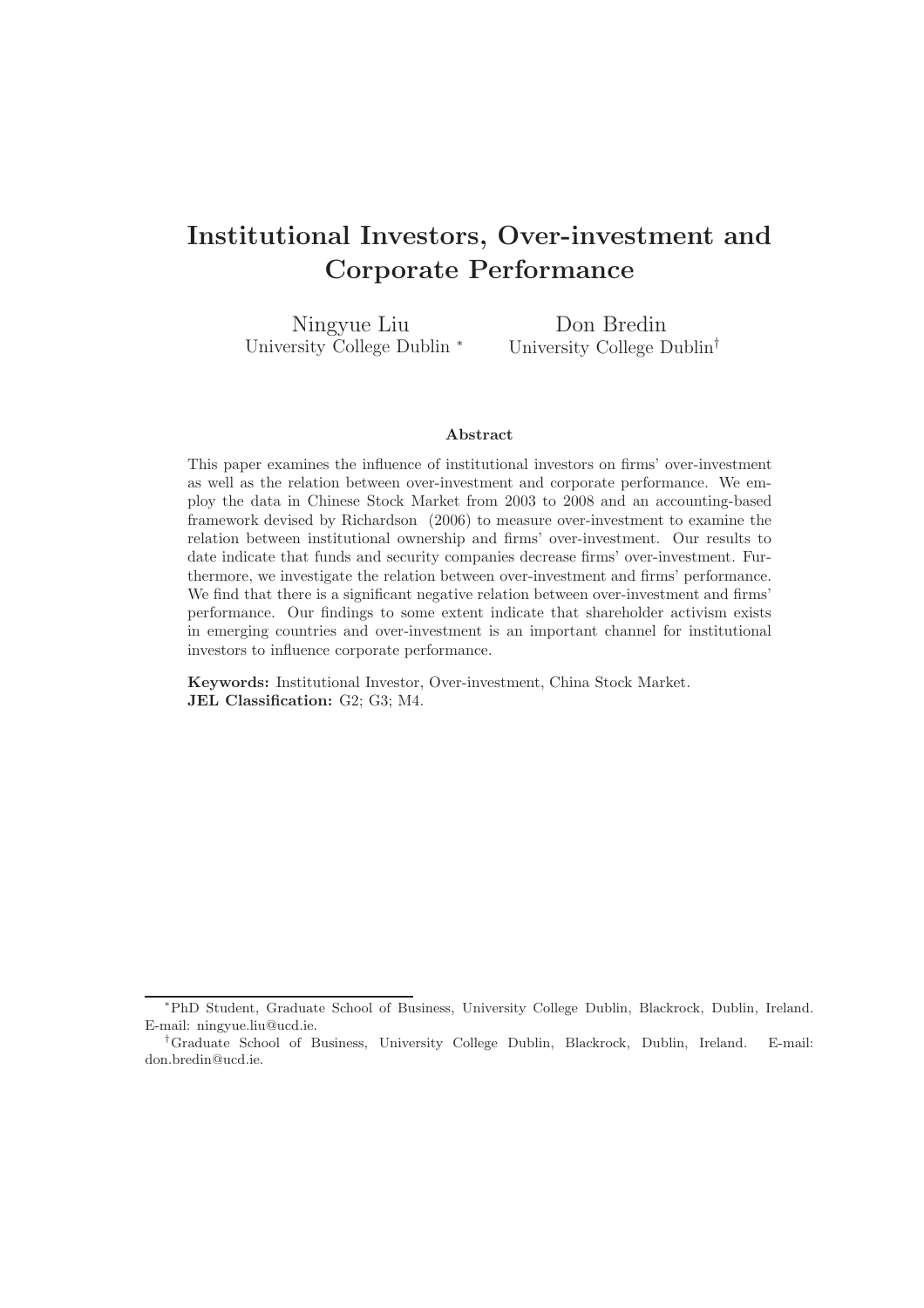# 1 Introduction

While institutional ownership of stock has increased substantially over the last few decades (Davis and Steil , 2001), their role in monitoring corporate behavior isn't quite clear. In this paper, we investigate whether institutional investors influence corporate governance by examining the relation between institutional ownership and corporate over-investment.

Outside shareholders rely on mangers to choose investment projects that enhance corporate value. If the environment is frictionless, investment opportunities should be the only determinant of firms' optimal investment decisions. However, in the presence of separation between ownership and control, agency problem is likely to exist (Berle and Means , 1932). Managers of the business may not act in the best interests of the shareholders. Jensen (1986) suggests that managers may invest in projects that are beneficial from their own perspective but costly from shareholders' perspective. Hart (1995) also believes that managers have strong motivation to build "empire". The deviation from the optimal investment level is over-investment. Over-investment is a potential consequence of the agency problem. Richardson (2006) defines over-investment as "investment expenditure beyond that required to maintain assets in place and to finance expected new investments in positive NPV projects". He devises a framework to measure over-investment based on accounting information.

Small investors have no incentive to monitor management, but institutional investors maybe play a monitoring role due to their large shareholdings and long-term investment horizons (Shleifer and Vishny, 1986). Institutions are essential to a well-functioning corporate governance mechanism because they have financial interest and independence to monitor firm management in an unbiased way. Jensen (1993) believes that some institutions like pensions funds, insurance companies, mutual funds are natural active investors. Richardson (2006) finds that some governance structures mitigate the agency costs associated with over-investment in US firms. However, Biddle, Hilary and Verdi (2009) find the institutional ownership increases investment regardless of whether a firm is more or less likely to over-invest.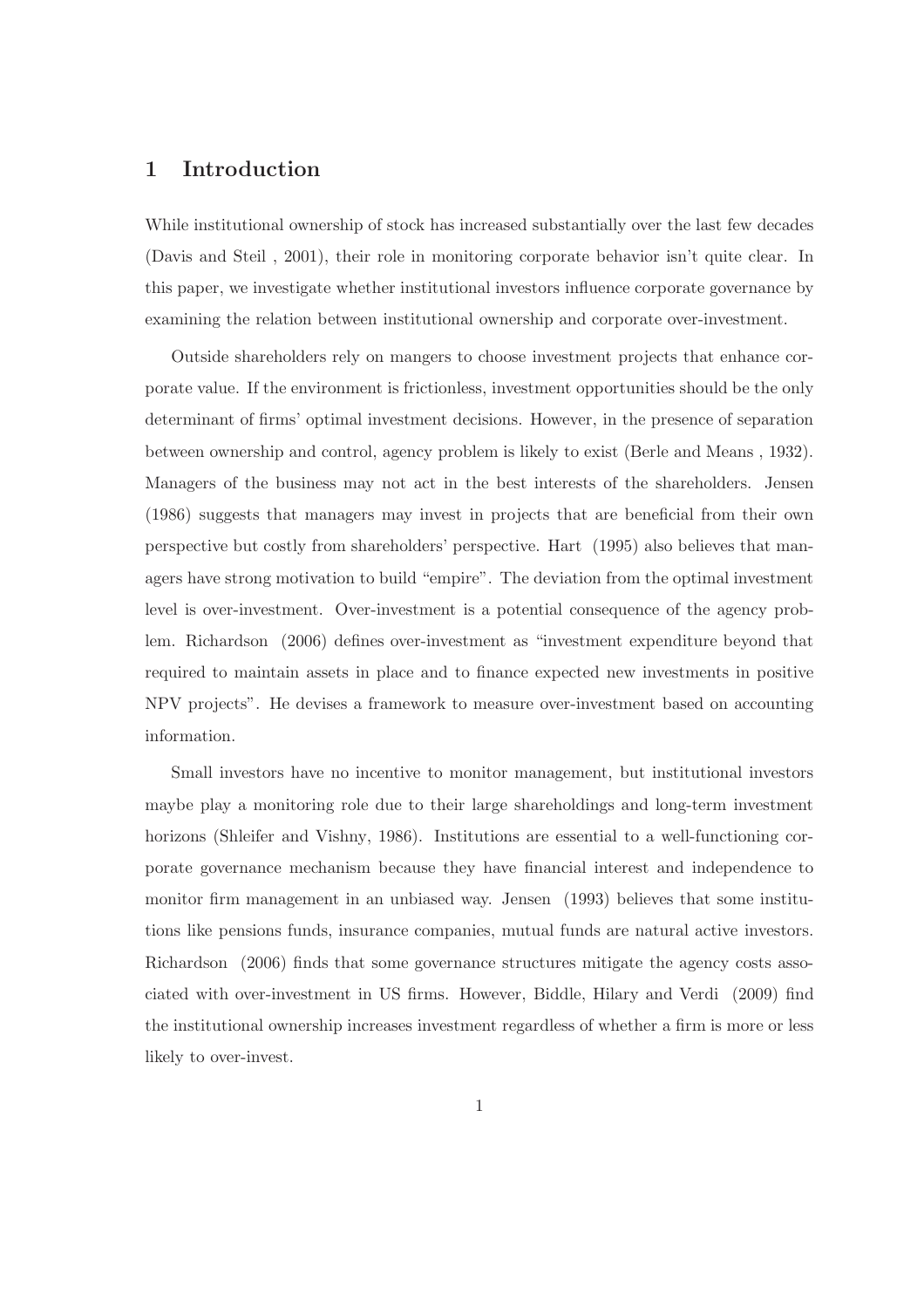Since the late 1980's, shareholder activism has played a dominate role in efforts to influence corporate governance structures and improve firm performance. Some empirical studies examine the effects of institutional investors on firms' share value and accounting performance. For example, Smith (1996) concludes that shareholder activism increases shareholder wealth. However, Karpoff, Malatesta and Walkling (1996) find that there is no persuasive evidence that shareholders' proposals increase firm values and performance. Karpoff (2001) does a survey of empirical findings and we could see it is a controversial issue. Recently, some studies emphasize the channels which are used by institutional investors to influence the firms' performance. The papers find that institutional investors influence firms' executive compensation (Hartzell and Starks , 2003), R & D investment behavior (Bushee , 1998), dividend policy (Grinstein and Michaely , 2005) and so on to improve corporate performance. In this paper, we hope to explain the black box about the way institutional investors use to influence firms' performance in a new perspective  $\sim$  overinvestment.

Moreover, an important distinction has be drawn among different types of institutional investors by previous studies. The size of pension funds stakes renders them particularly sensitive to the performance of firms in their portfolios. Moreover, these stakes provide powerful incentives to pension funds to monitor firms. Wahal (1996) studies pension fund activism by examining all firms targeted by nine major funds from 1987 to 1993 and the paper reports there is no evidence of significant long-term improvement in either stock price or accounting measures of performance in the post-targeting period. Meanwhile, CalPERS, the California Public Employees Retirement System, has attracted attention from researchers. Some papers focus exclusively on CalPERS events (Smith , 1996). Brav, Jiang, Partnoy and Thomas (2008) research hedge fund activism in the U.S. and find target firms experience increases in payout, operating performance, and higher CEO turnover after activism. In this research, we divide the whole institutional investors into different types. This distinction is fundamental to understand the level of monitoring that different institutional investors carry out and their impact on corporate investment.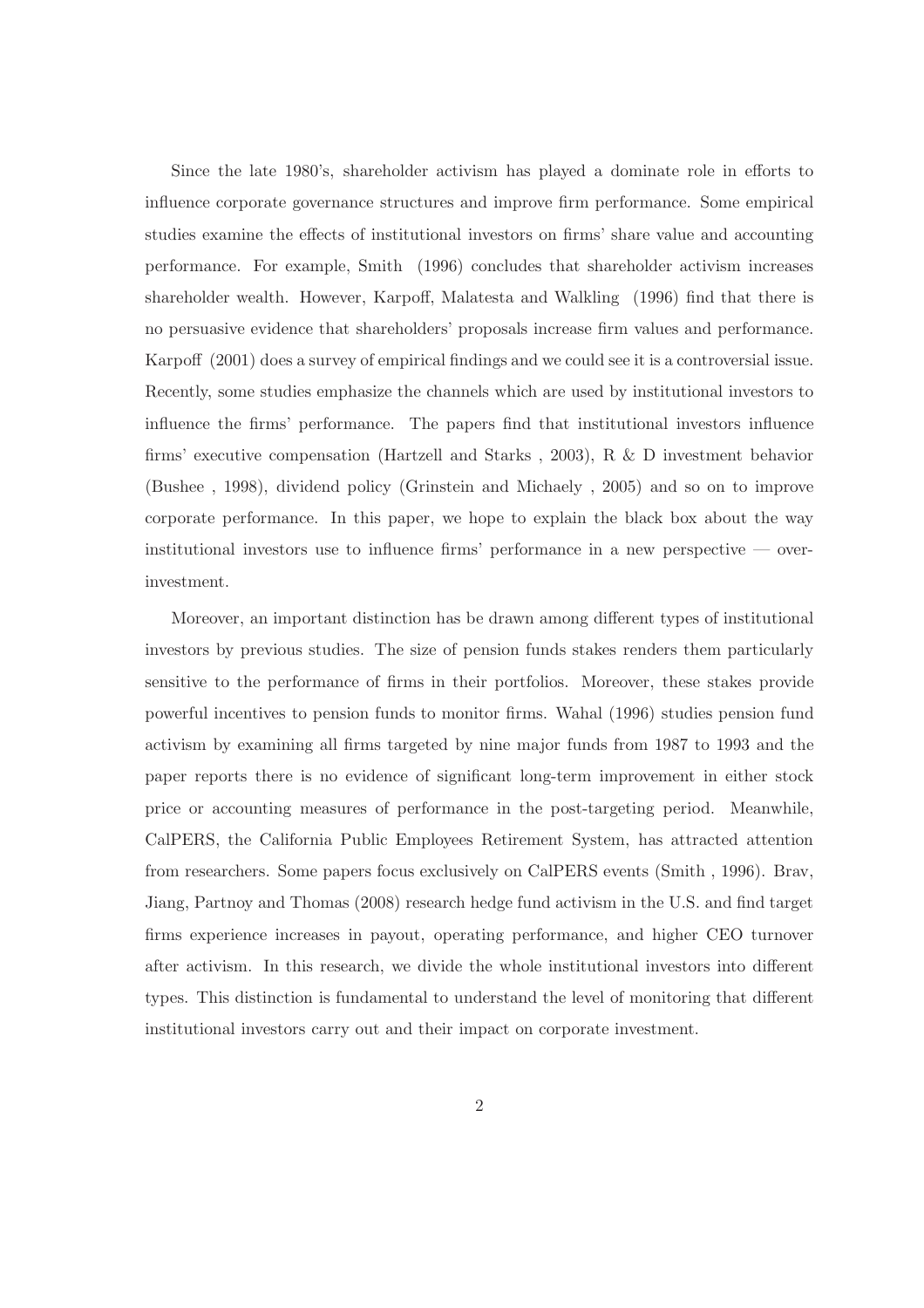In this paper, we want to answer questions: (1) Whether institutions influence firms' over-investment or not in emerging countries? Given the short history and the difficulty of obtaining the data, there is a considerable dearth of empirical evidence about shareholder activism in emerging markets. This paper shifts the focus in an emerging economy - China. (2) What types of institutions impact over-investment? In this paper, we investigate the impact of main institutional investors in China, including investment funds, National Social Security Fund (NSSF), securities companies, insurance companies, trust companies and Qualified Foreign Institutional Investors (QFIIs). (3) What is the relation between overinvestment and corporate performance? The final purpose of institutional investors is to improve corporate performance and gain benefit. Therefore, we examine the relation between over-investment and corporate performance after the investigation about the relation between institutional investors and over-investment. Therefore, we construct an integrated line form institutional investors to corporate performance with the over-investment in the middle.

The paper adopts annual Chinese stock market data for the period 2003 to 2008 and use the accounting-based framework devised by Richardson (2006) to measure the overinvestment. Our results to date indicate that funds and securities companies significantly decrease firms' over-investment. Furthermore, The results indicate that over-investment damages corporate performance. Our findings to some extent indicate that shareholder activism exists in emerging countries and over-investment is an important channel for institutional investors to influence corporate governance.

The outline of the rest of the paper is as follows. In section 2, we do the literature review about shareholder activism and over-investment. In section 3, we discuss the data and the framework to measure over-investment. In section 4, we present the empirical results and do some robust tests. Finally, section 5 provides some concluding remarks.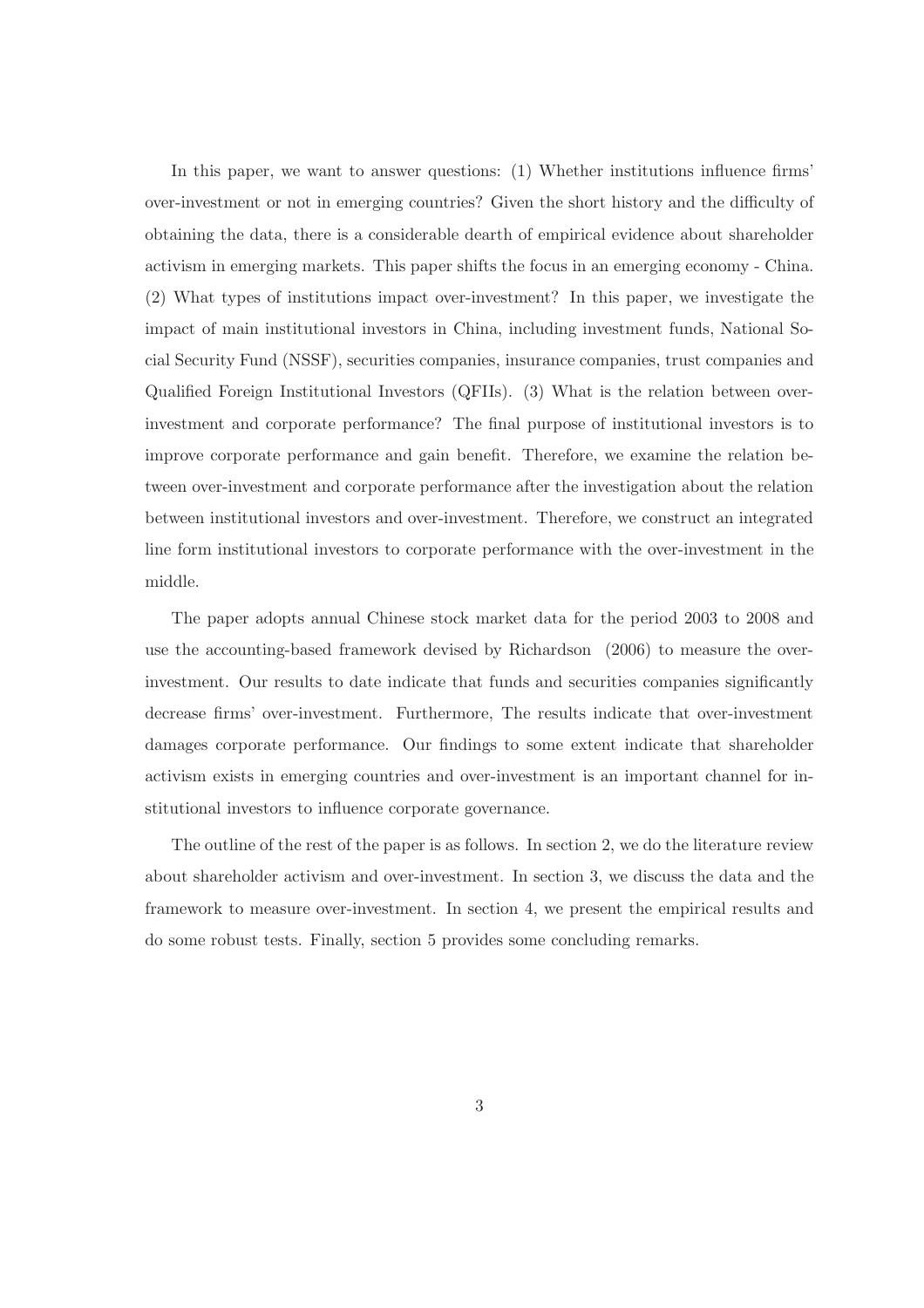# 2 Literature Review

### 2.1 Shareholder Activism

General speaking, institutional investors are large shareholders with an interest in monitoring firms' performance and playing as "patient" owners with a long-term interest in improving corporate governance and performance. Although many empirical studies have investigated the impact of shareholder activism on performance of companies, they didn't reach an agreement on this controversial issue. Del Guercio and Hawkins (1999) use return on assets (ROA) to measure firms' performance and find that the changes on ROA of firms receiving shareholder proposals are smaller than those of control firms matched by size, industry, and previous performance. However, in contrast, Prevost and Rao (2000); Opler and Sokobin (1997) find shareholder activism significant decreases and increases firms' ROA respectively.

Some papers want to explain the channels which are used by institutional investors to influence the firms' performance. Hartzell and Starks (2003) find that there is a positive relation between institutional ownership concentration and pay-for-performance sensitivity of managers' compensation. Institutional ownership concentration is negatively related to the level of compensation. They conclude that institutional investors play a monitoring role in mitigating the agency problem between shareholders and managers. Similar findings are reported by Khan, Dharwadkar and Brandes (2005).However, Johnson, Porter and Shackell (1997) find shareholder activism does not significantly impact on firms' CEOs compensation. Bushee (1998) examines the influence of institutional investors on R&D investment behavior and find that managers are less likely to reduce R&D to reverse earnings decline when institutional ownership is high. That implies as sophisticated investors, institutional investors monitor myopic behavior of managers. Using data of US public firms between 1980 and 1996, Grinstein and Michaely (2005) find payout policy influences institutional holdings. However, institutional holdings do not cause firms to increase dividends, repurchases, or total payout. Similar finds are presented by Smith (1996); Del Guercio and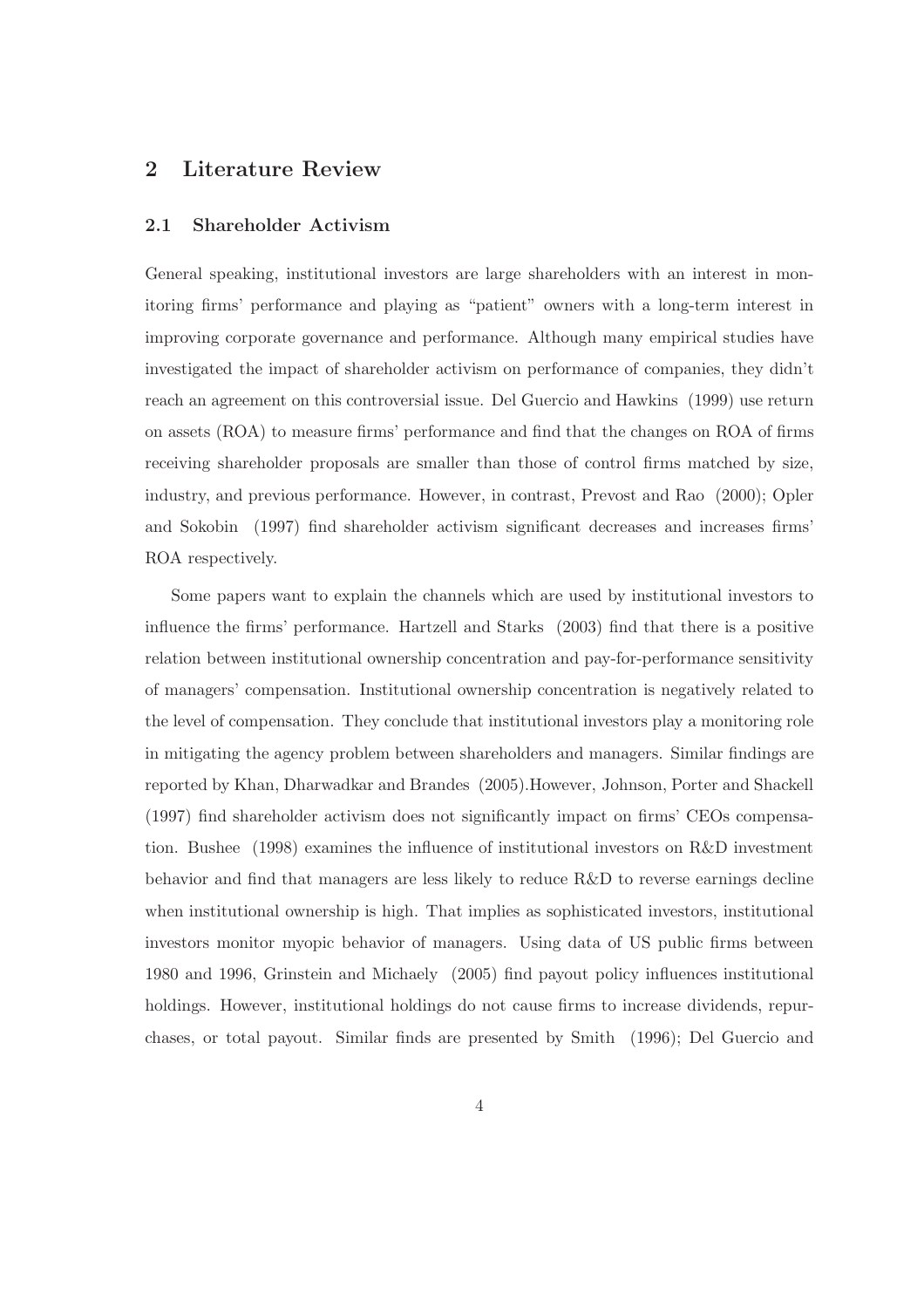Hawkins (1999).

Recently, researchers divide the whole institutional investors into different classifications and want to examine the different characteristics among them. For instance, Chen, Harford and Li (2007) examine the monitoring role of independent institutions with long-term investments on post-merger performance. Bushee, Carter and Gerakos (2009) investigate the influence and characteristics of "governance-sensitive" institutions who consider companies' governance mechanisms in their portfolio choices. In this paper, we investigate the different impact of main institutional investors in Chinese mainland stock market on corporate governance separately in order to find distinctive features of different institutions on shareholder activism.

### 2.2 Over-investment

Over-investment is defined as investing in projects with negative net present value (NPV). Correspondingly, under-investment includes passing up investment projects that have positive NPV. In order to maximize their own benefits, managers are inclined to make investments that are not in the best interests of shareholders (Berle and Means , 1932; Jensen and Meckling , 1976). Jensen (1986) finds that managers have incentives to grow their firms beyond the optimal size. Blanchard, Lopez-de-Silanez and Shleifer (1994) provide empirical evidence to this prediction. Conyon and Murphy (2000) also find that CEO pay increases with firm size in US and UK. That indicates that managers have strong incentive to enlarge company size by over-investment.

Moreover, some papers examine the methods to mitigate over-investment. Jensen (1986) believes that debt and cash dividend can play a monitoring role to mitigate overinvestment. Ferreira and Matos (2008) find that companies with higher institutional ownership have lower capital expenditures, indicating that institutional ownership mitigates over-investment. However, Biddle, Hilary and Verdi (2009) show a positive association between institutional ownership and capital investment which is inconsistent with previous studies. Richardson (2006) finds that weak evidence that governance structures are effec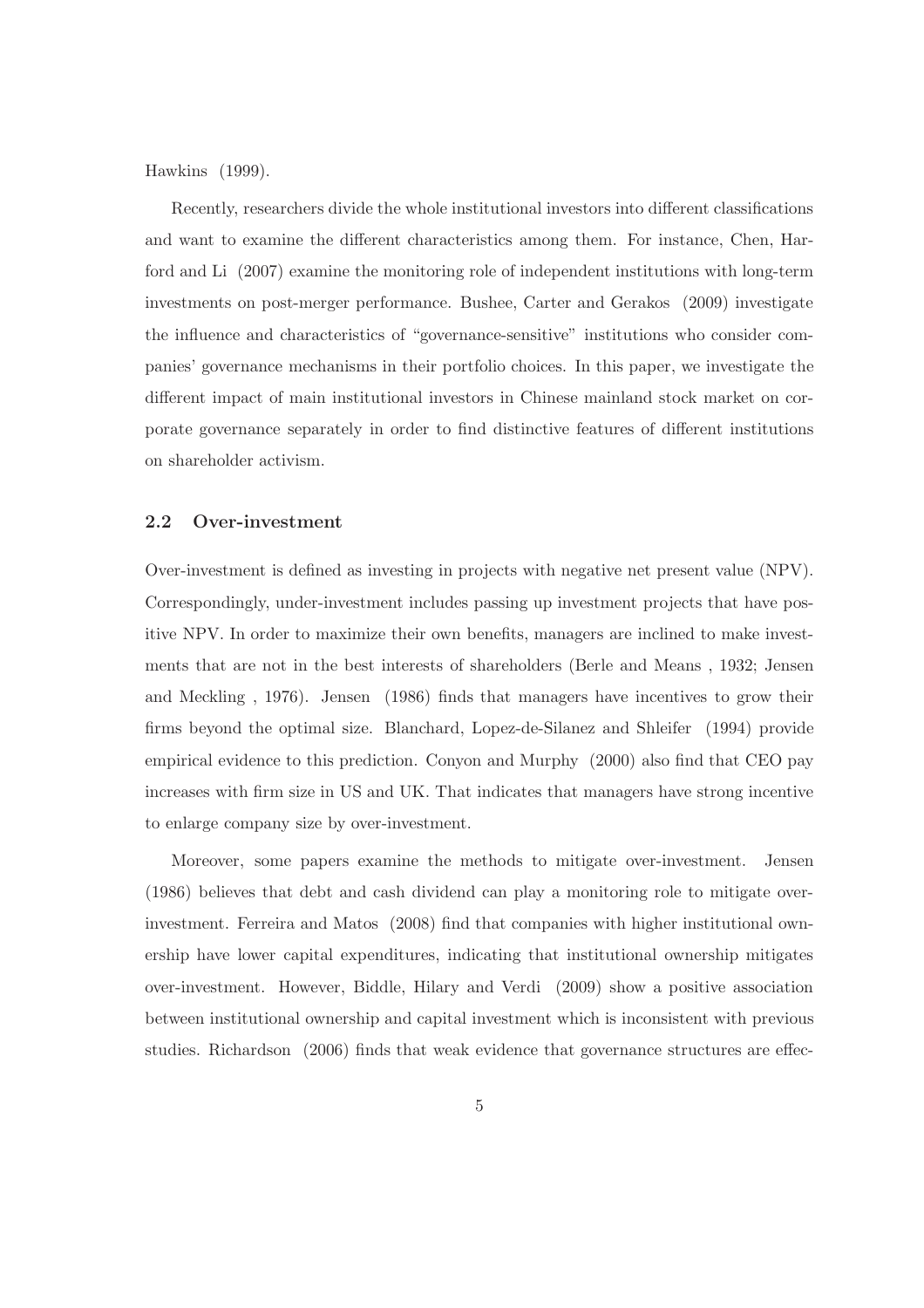tive in mitigating the level of over-investment for US firms. In particular, the empirical analysis indicates that stock ownership by institutions doesn't have significant impact on the extent of over-investment in firms with positive free cash flow.

Finally, some studies also examine the relation between over-investment and corporate performance. Jensen (1993) finds that the capital expenditure and R & D spending decisions of a great number of firms are inefficient which have a negative impact on corporate performance. Titman, Wei and Xie (2004) document a negative relation between abnormal capital investments and stock returns which consistent with the idea that investors tend to underreact to the empire building implications of increased investment expenditures. Furthermore, they find that this negative relation tends to be stronger for firms with less debt or more cash flows which are more likely to overinvest. Yang (2005) also presents empirical evidence that both low and high investment are followed by significant decreases in corporate performance which is consistent with suboptimal value creation following inefficient investment.

# 2.3 Institutional Investors in China

Since the early 1980s, China has become the most rapidly growing economy, sustaining an average annual growth rate of around  $10\%$  from 1978 to  $2007<sup>1</sup>$ . The combined market capitalization of China's two domestic stock exchanges<sup>2</sup> has grown from about  $14.8$  billion US dollar in 1992 to more than 3,000 billion US dollar by the end of July 2009, the third one in the world.<sup>3</sup> Institutional ownership in Chinese mainland stock markets has increased substantially over the past 10 years. According to the percentage of market value of listed stocks and government bonds held by total institutional funds is more than 30% by the end of October 2003.<sup>4</sup> The nation's institutional investors are comprised of investment funds,

<sup>&</sup>lt;sup>1</sup>From National Bureau of Statistics of China.

<sup>2</sup>China's two domestic stock exchanges, Shanghai Stock Exchange and Shenzhen Stock Exchange, were established in December 1990 and July 1991, respectively.

<sup>&</sup>lt;sup>3</sup>From the data released by China Securities Regulatory Commission (CSRC) on  $25^{th}$  August 2009. <sup>4</sup>From Research & Planing, Hong Kong Stock Exchange,  $15^{th}$  January 2004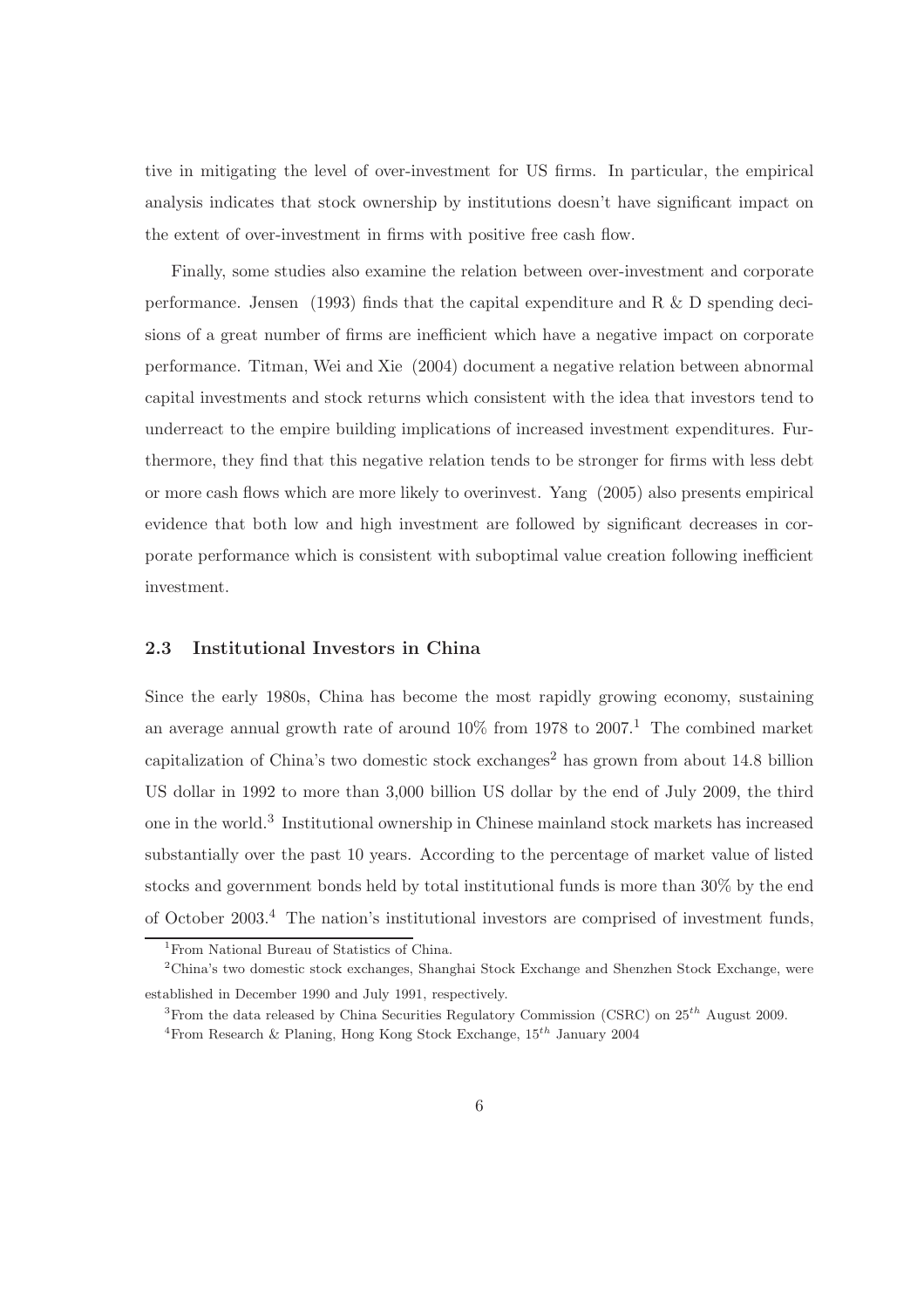NSSF, securities companies, insurance companies, trust companies and QFIIs.

Investment funds are the biggest institutional investors in China's capital markets with longer history compared to others. In the first half of 2007, the net asset of 347 funds hit 1.67 trillion yuan (about 219.74 billion US dollars), accounting for  $31\%$  of the tradable value of A shares.<sup>5</sup> 306,000 fund investment accounts were opened daily on average in the first half of 2007, sharply higher than the opening of A share accounts.<sup>6</sup> Investment funds have established their status in China's capital market and they could play an even bigger role.

One of the most recent initiatives for China's pension reform is the creation of NSSF in September 2000. The NSSF is built up as a reserve fund to cover potential unfunded liabilities in the old pension system resulting from an aging population. The NSSF is to be funded by budgetary transfer by Chinese central government. The value of NSSF has grown from 11 billion US dollar in December 2001 to 80 billion US dollar in December 2008.<sup>7</sup> According to "Provisional Regulations on the Management of Investment by Social Security Fund" issued by Ministry of Finance (MOF) and Ministry of Labor and Social Security (MOLSS), the NSSF can be invested in bank deposits, government bonds and other liquid financial instruments including equities and corporate bonds.

In 2003, Chinese government introduced QFIIs scheme, which is designed to allow the largest overseas institutions access to China's debt and equities markets. QFII is defined as "overseas fund management institutions, insurance companies, securities companies and other assets management institutions which have been approved by China Securities Regulatory Commission (CSRC) to invest in China's securities market and granted investment

<sup>&</sup>lt;sup>5</sup>From statistic released by China Securities Regulatory Commission,  $27^{th}$  August 2007. A shares in Shanghai and Shenzhen stock exchanges refers to those that are traded in Renminbi. Currently only mainlanders and QFIIs are allowed to trade A shares. Some shares in the two mainland Chinese stock exchanges, known as B shares, are traded in foreign currencies. In the past, only non Chinese were allowed to trade B shares. Starting from March 2001, mainlanders can trade B shares as well. However, they must trade with legal foreign currency accounts.

<sup>&</sup>lt;sup>6</sup>From statistic released by China Securities Depository and Clearing Corporation Ltd,  $27^{th}$  August 2007 <sup>7</sup>From Annual Report of National Council for Social Security Fund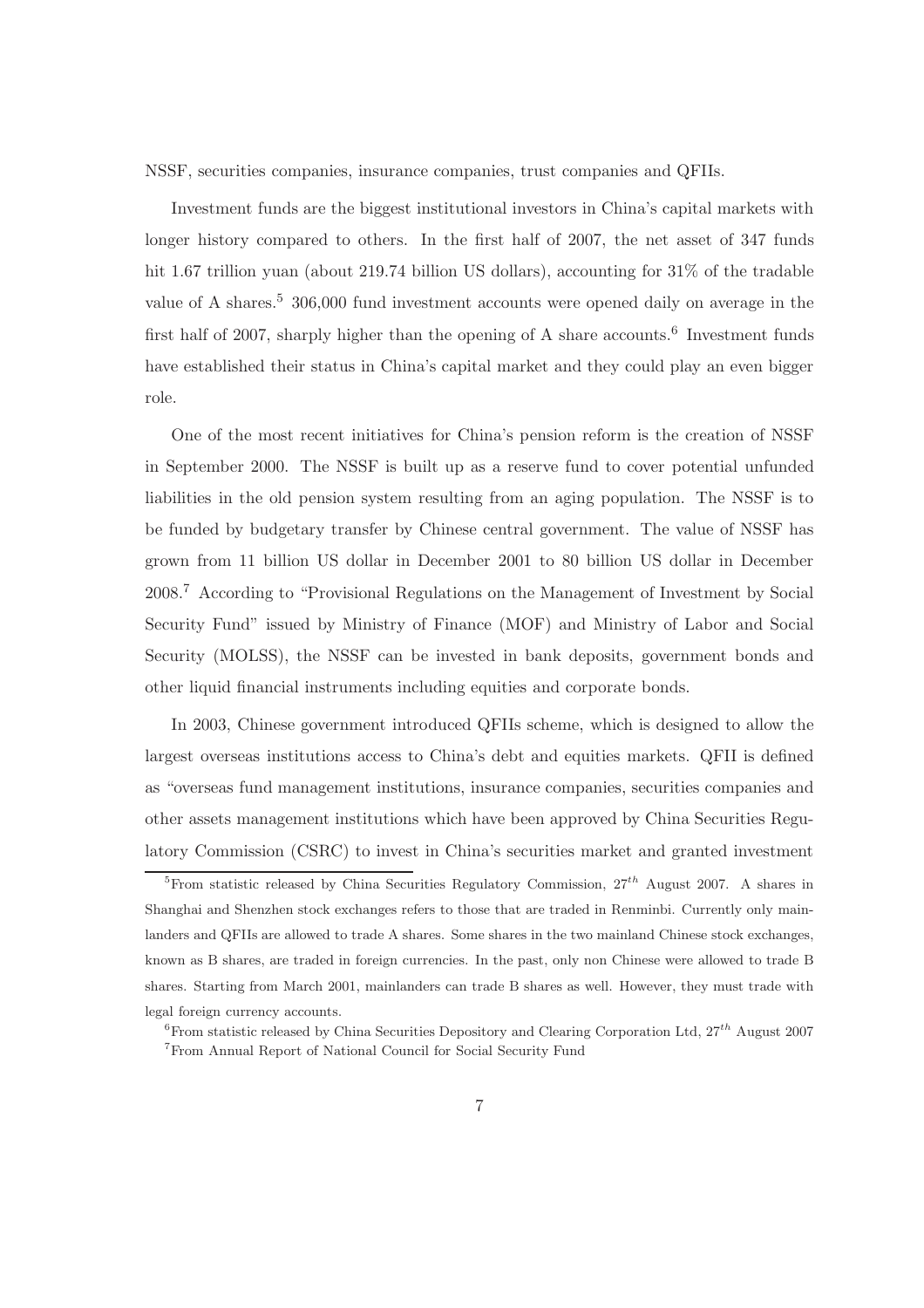quota by SAFE". This definition can be found in "Provisional Measures on Administration of Domestic Securities Investments of Qualified Foreign Institutional Investors" issued by CSRC on  $5<sup>th</sup>$  November 2002. Term 18 of the Provisional Measure states that QFIIs can invest in A shares, treasures, convertible bonds and corporate bonds listed in China's stock exchanges and other financial instruments as approved by CSRC. Up to  $31^{st}$  December 2008, 66 QFIIs had been approved by CSRC.<sup>8</sup> With robust development over the past years, the total investment quota of QFIIs has grown from 425 million US dollar in the beginning of QFII scheme in 2003 to more than 13 billion US dollar by the end of 2008.

# 3 Data and Methodology

This section describes data used in this paper and the methods for investigating the three questions mentioned in introduction section are then discussed.

## 3.1 Data

The shareholder data of all types of institutional investors are all sourced from GILDATA while financial and corporate governance data are from the China Stock Market Accounting Research (CSMAR) at GTA Research Service Center. these are annual data which cover the period between 2003 to 2008. We start in 2003 because QFII scheme begins in 2003. Consistent with previous empirical literature, financial firms (i.e., CSRC codes in I) are excluded because of the different investing and financing activities for these firms. In order to the influence of outliers, we winsorize all continuous variables at the 1% and 99% levels.

# 3.2 Methodology

The accounting-based framework devised by Richardson (2006) to measure over-investment is discussed first, and then the model used to examine the relation between the ownership

<sup>8</sup>From Investment Quota Approval Form of QFIIs issued by State Administration of Foreign Exchange  $(SAFE)$ ,  $10^{th}$  October 2009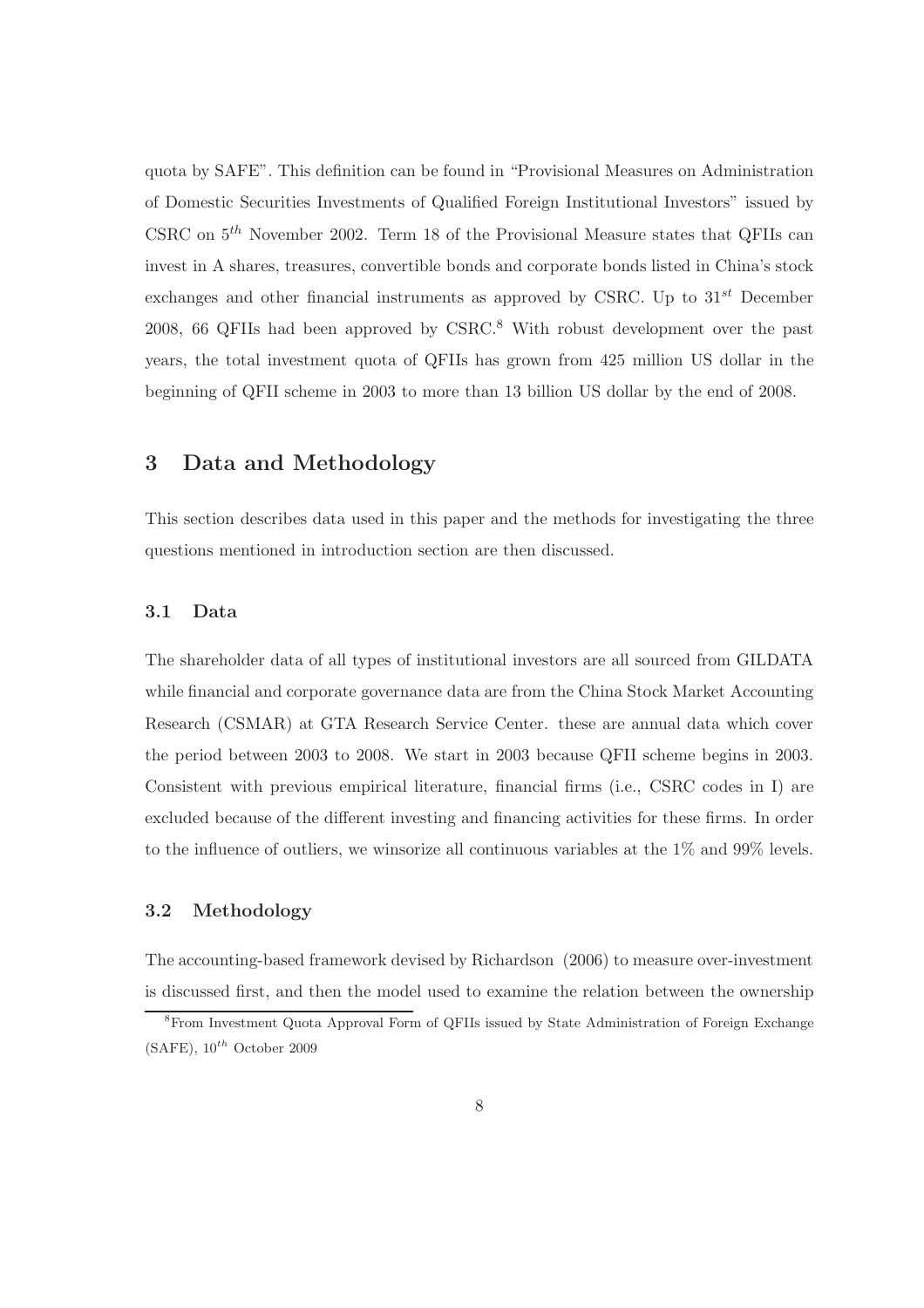of institutional investors and over-investment is presented. Finally, we introduce the model to investigate the relation between over-investment and corporate performance. In order to make the results are more robust, we also perform some robust tests at the end of this paper.

#### 3.2.1 Over-investment

We use an accounting-based framework to measure the level of over-investment (Richardson , 2006). Richardson (2006) split total investment expenditure into two parts: required investment expenditure,  $I_{MANTENANCE}$ , and investment expenditure on new projects,  $I_{NEW}$ . Then,  $I_{NEW}$  is decomposed into expected investment expenditure in new positive NPV projects,  $I_{NEW}^*$ , and abnormal investment,  $I_{NEW}^{\varepsilon}$ . Positive (negative)  $I_{NEW}^{\varepsilon}$  correspond to over-(under-) investment. Based on the previous studies (Richardson , 2006; Biddle, Hilary and Verdi , 2009), we define new investment in a given firm-year is the sum of capital expenditures, acquisitions minus sales of PPE (property, plant and equipment) and depreciation, scaled by total assets at the beginning of the year.<sup>9</sup>

Based on previous studies (Hubbard , 1998; Richardson , 2006), the following regression is used in this paper to estimate expected investment:

Inew,i,t =α + β1TobinQi,t−<sup>1</sup> + β2Leveragei,t−<sup>1</sup> + β3Cashi,t−<sup>1</sup> + β4Agei,t−<sup>1</sup> + β5Sizei,t−<sup>1</sup> + β6Stock Returnsi,t−<sup>1</sup> + β7Inew,i,t−<sup>1</sup> + XIndustry + XYear (1)

The fitted value from equation 1 is the estimate of new investment. The residual is the estimate of over-investment,  $I_{NEW}^{\varepsilon}$ . Tobin's Q is a measure of growth opportunities and is the ratio of the market value of assets to the current replacement cost of those assets (Hubbard , 1998). Other independent variables include leverage, stock of cash, firm age,

 ${}^{9}R \& D$  expenditure is not a regular term of financial reports of A share listed companies in China. Therefore, we don't include it in the definition of new investment in this paper.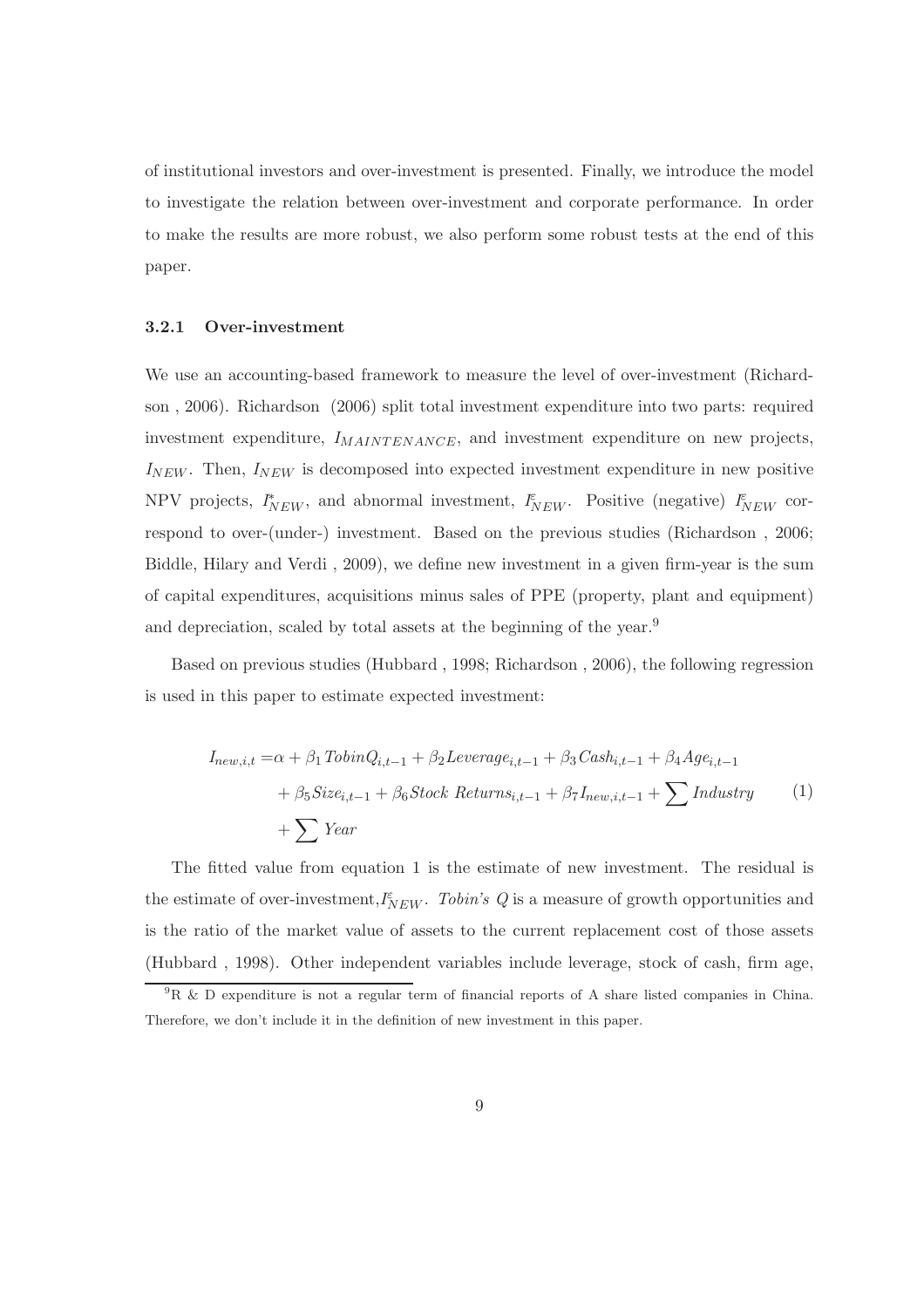firm size<sup>10</sup>, stock returns, prior firm investment and industry<sup>11</sup> and year dummy variables (Richardson , 2006).

## 3.2.2 Institutional Ownership and Over-investment

Due to the structure of our data, we estimate panel data regressions of over-investment on ownership of institutional investors as well as corporate performance on over-investment. We select fixed effects model and random effects model according to Hausman test. The specification test devised by Hausman  $(1978)$  tests the null hypothesis that the coefficients estimated by the efficient random effects estimator are the same as the ones estimated by the consistent fixed effects estimator. If they are insignificant, then it is safe to use random effects. If you get a significant P-value, however, you should use fixed effects. Specifically, we estimate the following model to investigate whether institutional investors decrease over-investment.

$$
\Delta Over-investment_{i,t} = \alpha + \beta_1 SPII_{i,t-1} + \beta_2 Leverage_{i,t-1} + \beta_3 TobinQ_{i,t-1} + \beta_4 Size_{i,t-1} + \beta_5 ROA_{i,t-1} + \beta_6 OPLCS_{i,t-1} + \beta_7 Independent_{i,t-1} + \beta_8 Management_{i,t-1} + \sum Industry
$$
\n(2)

where  $\triangle$ *Over-investment<sub>i,t</sub>* is changes of the residual of equation1. Previous studies usually employ the change value to research the impact of institutional investors on one of firms' features like Hartzell and Starks (2003). Therefore, we also use changes of overinvestment in equation 2.  $SPII_{i,t-1}$  is share percentage held by institutional investors. Ownership percentage reflects the status of institutional investors in firms' decision. General speaking, the larger the ownership percentage, institutional investors are more likely to play a monitor role to decrease over-investment. Following Cho (1998); Biddle, Hilary

<sup>10</sup>We measure firm size as the logarithm of total assets.

<sup>&</sup>lt;sup>11</sup>Industrial codes of CSRC are employed in this paper. There are 13 industries in CSRC codes but (i.e., CSRC codes in I) are excluded. Therefore, we include 11 industrial dummy variables in equation1.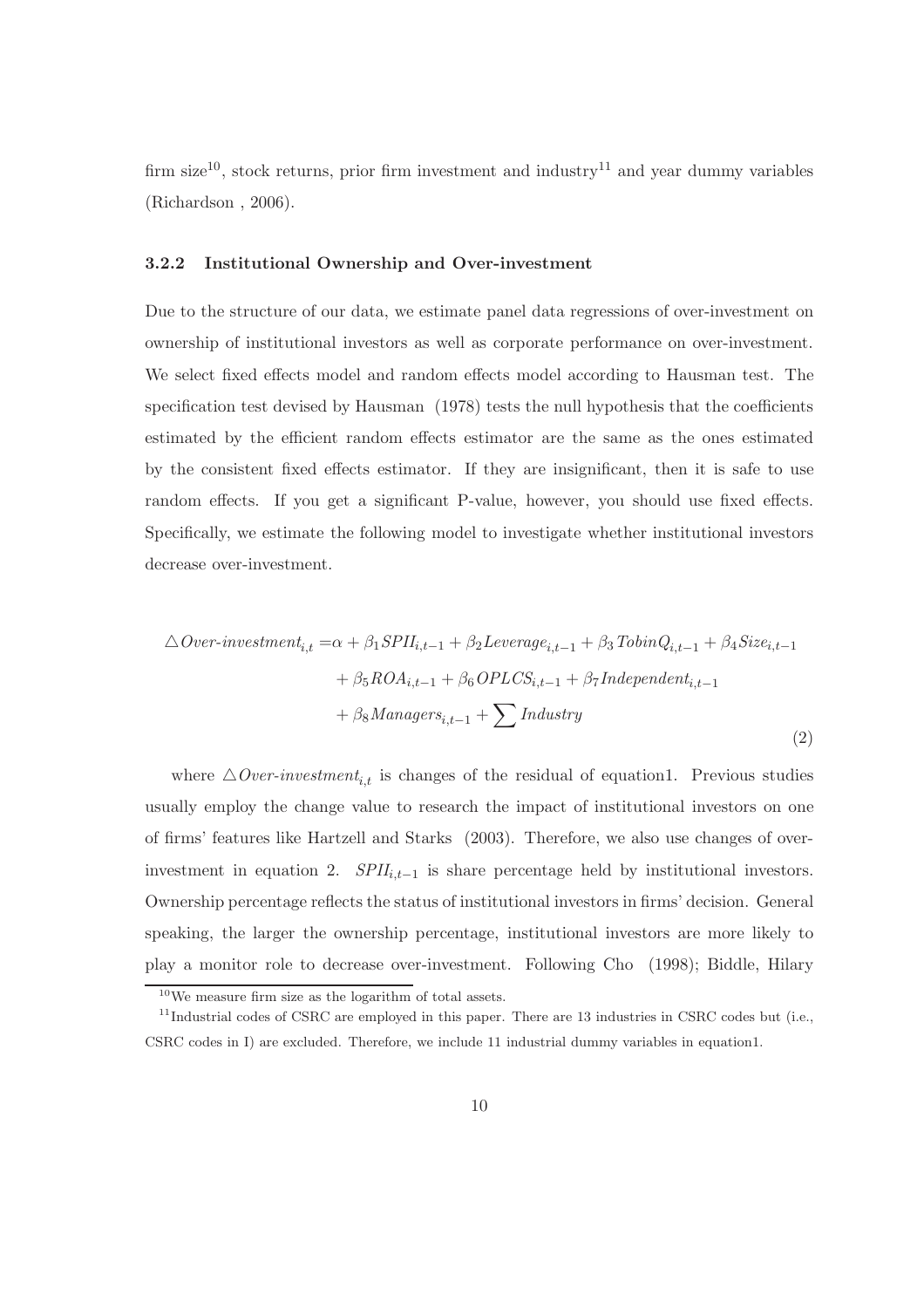and Verdi (2009), we control for financial indicators, like firm size, leverage, tobin's Q since these were found previously to be related to over-investment. Meanwhile, we also control for governance indicators in equation 2 because previous studies believe governance mechanisms could be associated with investment (Richardson , 2006; Biddle, Hilary and Verdi, 2009).  $OPLCS_{i,t-1}$  is the ownership percentage of the largest circulating shareholder; Independent<sub>i,t−1</sub> is the percentage of independent directors; and Managers<sub>i,t−1</sub> is the share numbers held by managers. In addition, we also add industrial dummy variables in equation 2 to control industrial effect.

There is an endogenous problem, suggesting that institutions are good at investing in the firms with better corporate governance structure, leading to the observed relation between institutional presence and better-governed firms without any active participation (Chen, Harford and Li , 2007). Indeed, Leuz, Lins and Warnock (2009) find foreigners invest less in poorly governed firms. Therefore, we use lagged terms of independent variables to deal with this issue. We focus on the explanatory power of lagged ownership of institutional investors for the change of over-investment. Another reason to use lagged terms is that Lamont (2000) concludes it is important to allow for investment lags.

### 3.2.3 Over-investment and Corporate Performance

Next, we test whether over-investment damages corporate performance. Specifically, we estimate the following model.

$$
\triangle \textit{Tobin's } Q_{i,t} = \alpha + \beta_1 \triangle \textit{Over-investment}_{i,t-1} + \beta_2 \textit{Size}_{i,t-1} + \beta_3 \textit{Leverage}_{i,t-1} + \beta_4 \textit{OPLCS}_{i,t-1} + \beta_5 \textit{Independent}_{i,t-1} + \beta_6 \textit{Management}_{i,t-1}
$$
\n
$$
+ \sum \textit{Industry}
$$
\n(3)

where  $\triangle$ Tobin's  $Q_{i,t}$  is the change of Tobin's Q.  $\triangle$ Over-investment<sub>i,t</sub> is change of the residual of equation 1. Following Cho (1998), we control for financial indicators, like firm size, leverage since these were found previously to be related to corporate performance.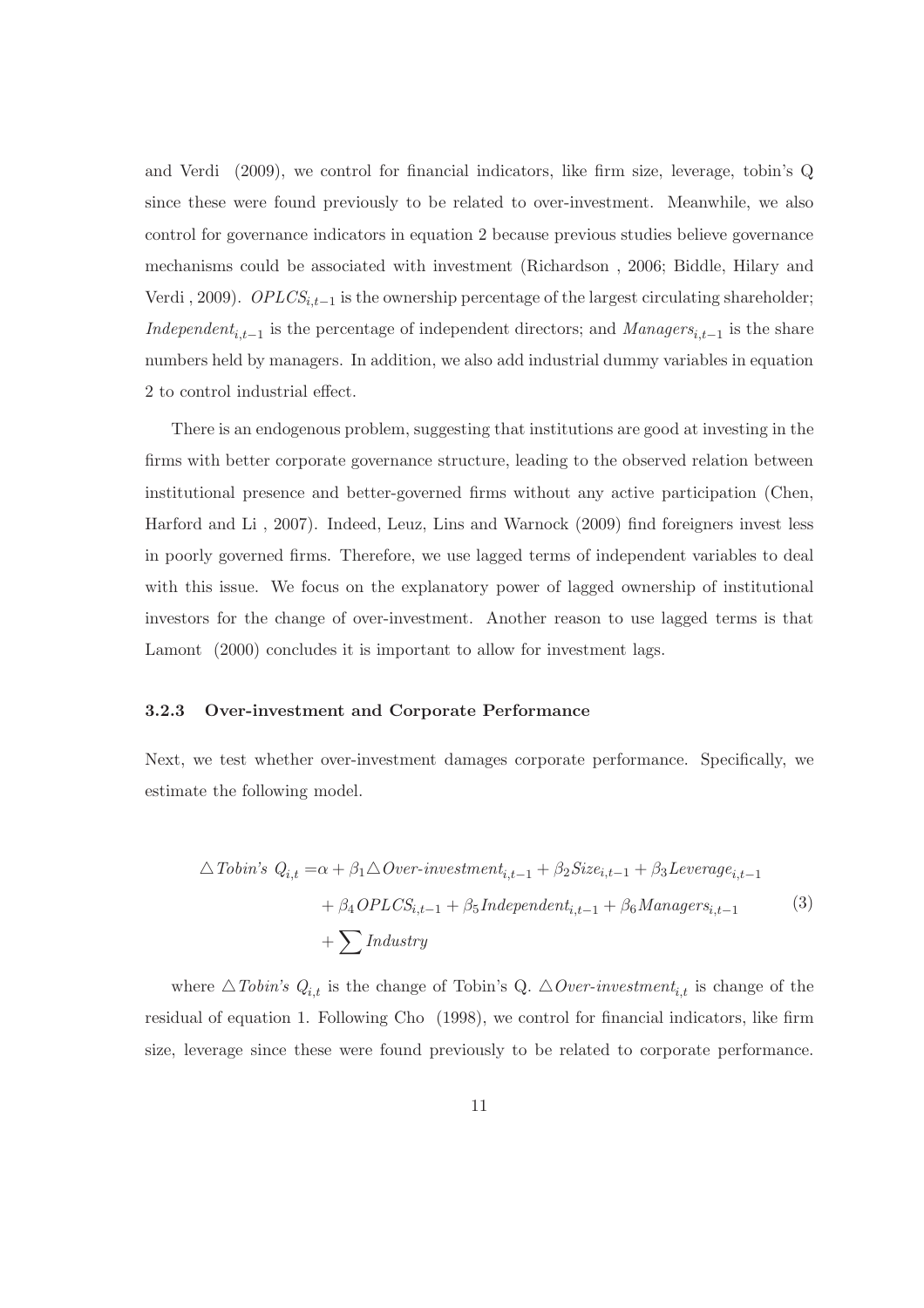Meanwhile, we also control for governance indicators in equation 3 because previous studies believe governance mechanisms could be associated with corporate performance (Bhagat and Bolton, 2008).  $OPLCS_{i,t-1}$  is the ownership percentage of the largest circulating shareholder; *Independent<sub>i,t−1</sub>* is the percentage of independent directors; and  $Manager_{i,t-1}$ is the share numbers held by managers.

# 4 Empirical Results

## 4.1 Over-investment

Table 1 presents the regression results of investment using equation 1. The results indicate that there is a significant positive relation between new investment expenditure level and prior cash holding as well as prior new investment expenditure at 1% level which is consistent with the findings of Richardson (2006). The firms with large cash holding are more likely to invest on new projects because available cash is the necessary condition of investment expenditure. New investment expenditure is increasing in prior new investment could be explained by the continuity of firm investment behavior. The relation between new investment expenditure and firm age load as expected - new investment expenditure is decreasing in firm age. New companies in the early stage of operation with high growth rate are more likely to invest on new projects. Inconsistent with Richardson (2006), there is no significant relation between new investment expenditure and growth opportunities (Tobin's Q), levelage, firm size and stock return. Based on the results on table 1, we report details on over-investment of whole sample in table 2. Table 2 presents descriptive statistic of over-investment. The mean value of over-investment is 0.0002 which is positive but not large. That means on average Chinese listed companies in over-investment condition but the degree is not serious. There are 2507 (36.9%) companies in over-investment condition while 4294 (63.1%) companies in under-investment condition.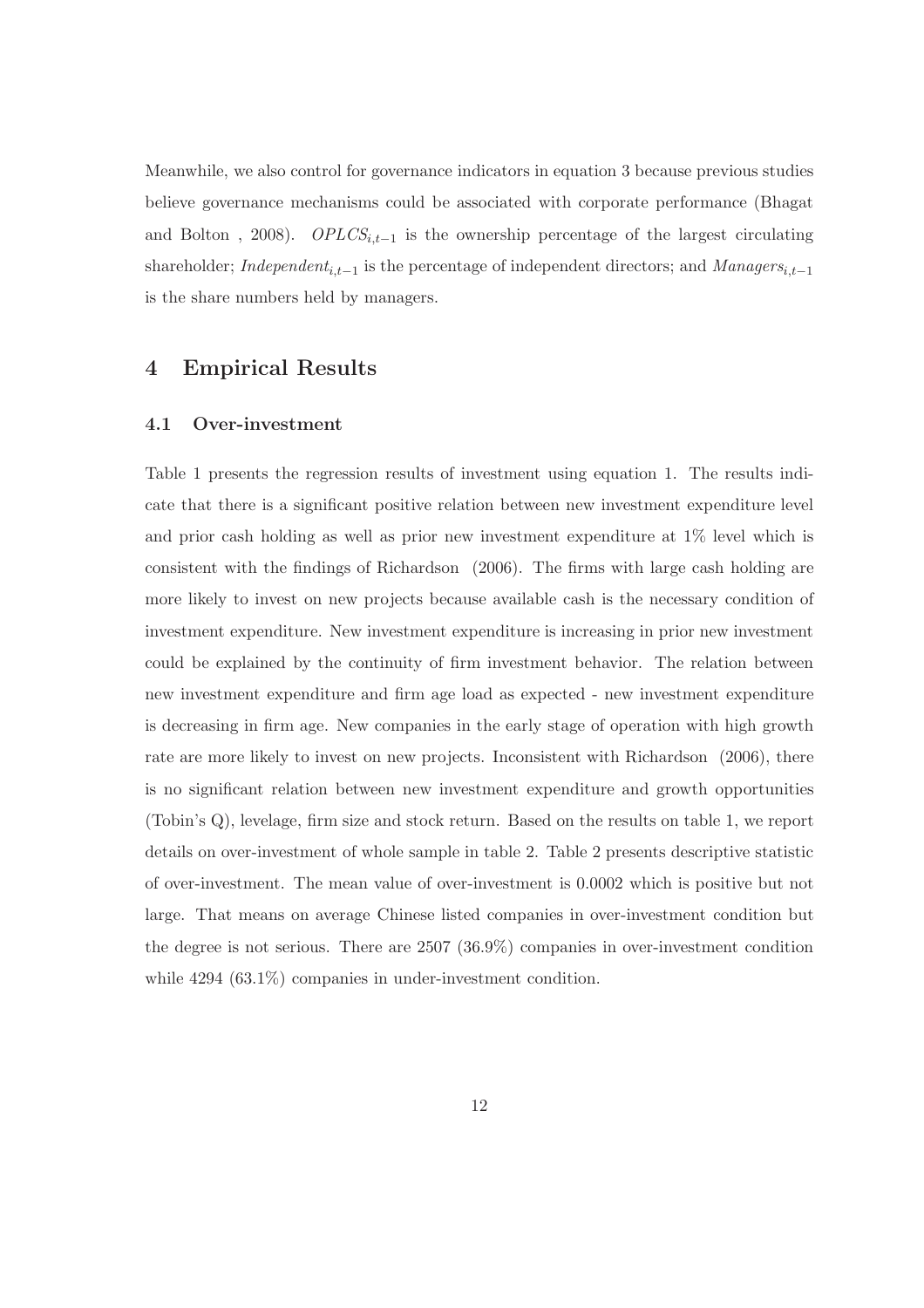### 4.2 Institutional Ownership and Over-investment

Based on the results of over-investment in Table 1, we examine the relation between ownership of different types of institutional investors and firms' over-investment in this section.

Previous study believe that institutional monitoring role is related not only to the type of institution but also the size of its ownership stake (Chen, Harford and Li , 2007). Meanwhile, Shleifer and Vishny (1986) believe that large investors are more likely to paly a monitor role compared to small investors. Therefore, table 3 presents descriptive statistics of the shareholding of different types institutions. The shareholding percentage of funds are largest both in terms of mean  $(4.29\%)$  and median  $(2.28\%)$ . In term of maximum shareholding percentage in one single company, the values of security companies and trust companies are both over 50%. On the other hand, the shareholding percentage of QFIIs is relative small due to the investment restriction from Chinese government.

Foreign and domestic institutional investors are different in many aspects (Covirg, Lau and Ng , 2006). Furthermore, Naughton (2007) concludes special characteristics of Chinese stock markets including policy drive and insider control. Due to the different culture, policy and financial environment, the monitoring role of foreign and domestic institutions may be different. Therefore, we investigate the impact of institutional investors on over-investment between foreign institution, QFIIs and leading domestic institutions, funds before examining the role of other domestic institutions.

In table 4 we present the results of QFIIs and funds in whole sample that control for many firms' characteristics previously found to be associated with over-investment. We find that prior shareholding percentage of QFIIs doesn't decrease firms' over-investment. However, funds decrease companies' over-investment at 10% significant level. Given the earlier results (Richardson , 2006) documented that institutions are more likely to paly shareholder activism roles in firms with positive over-investment, we analysis of this issue in over-investment and under-investment subgroups respectively. From table 5, we find that shareholding percentage of funds has a great deal of explanatory power for the change of over-investment in over-investment subgroups while there is no significant result in under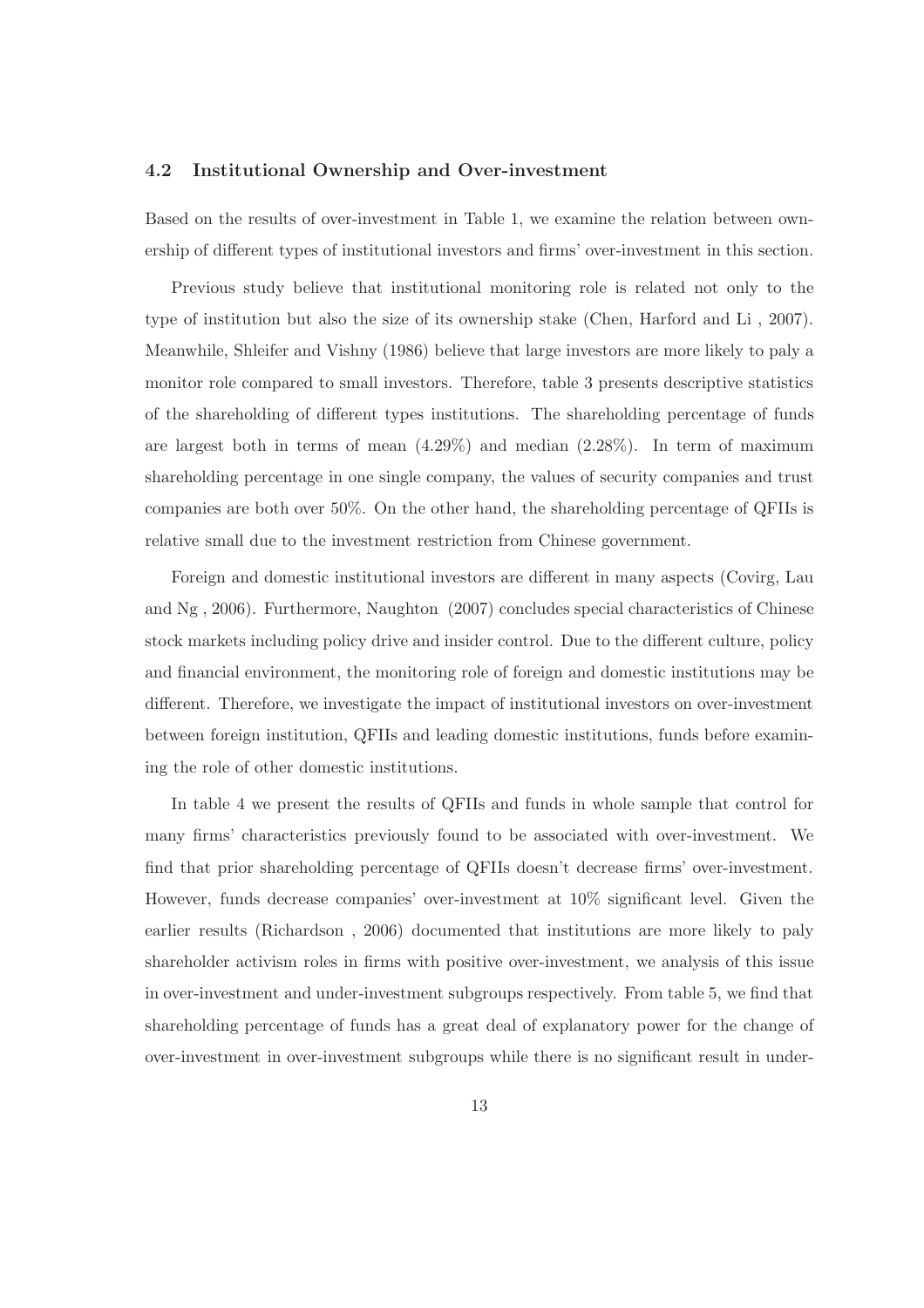investment subgroups which is consistent with our expectation. However, QFIIs have no significant impact on firms' over-investment both in over-investment and under-investment subgroups.

Following the same analysis logic, we investigate the impact of other domestic institutions on firms' over-investment. Table 6, table 7 and table 8 present the results of estimating panel data regression both fixed effect model and random effect model in whole sample, over-investment subgroup and under-investment subgroup respectively. The shareholding percentage of security companies has a great deal of explanatory power for the change of over-investment in both whole sample and over-investment subgroup but this relation doesn't exist in under-investment subgroup. The results of funds and security companies confirm the conclusion that institutions are more likely to decrease firms' over-investment in over-investment subgroup which is consistent with previous papers (Richardson , 2006). Except for security companies, other main domestic institutions, however, do not have significant impact on firms' over-investment.

# 4.3 Over-investment and Corporate Performance

Firms' investment policies are crucial for shareholders because they directly impact corporate value. Moreover, the final aim of shareholder activism is to improve corporate performance through impact corporate governance. Therefore, we further examine the relation between firms' over-investment and performance after the investigation of shareholder activism in order to construct an integrated route from institutional ownership to over-investment and next to corporate performance.

Table 9 presents evidence of the effects of over-investment on firms' performance measured by Tobin's Q. The finding of significant negative effect on corporate performance for the entire sample is consistent with pervious studies (Titman, Wei and Xie , 2004; Yang , 2005). In order to obtain more robust results, we further perform two robust tests, test in subgroups and test in alternative measurement of corporate performance (ROA) in table 10 and table 11 respectively. In table 10, we divide the whole sample into two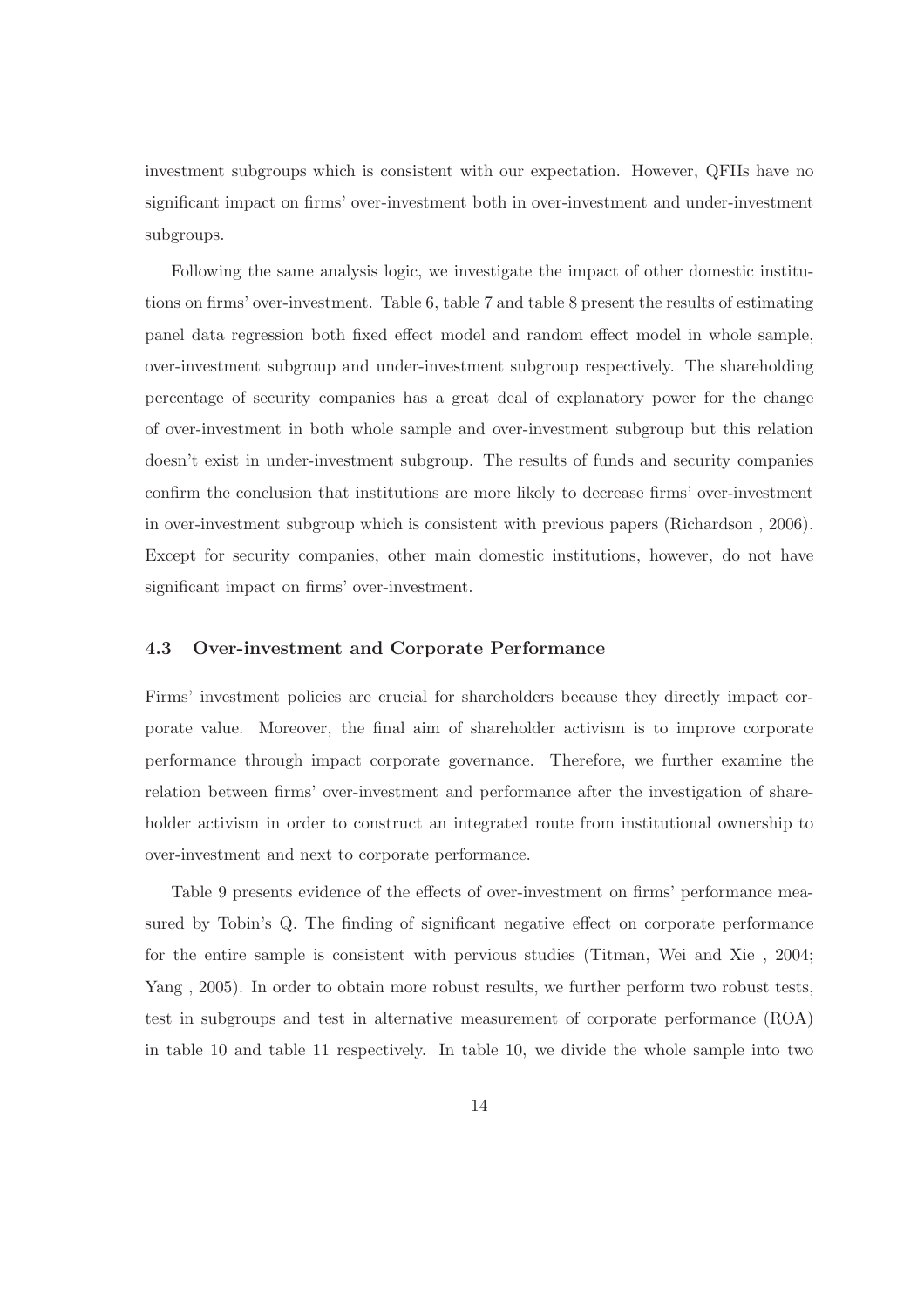subgroups, over-investment and under-investment and examine the relation between overinvestment and corporate performance in these two groups. The results to date indicate that over-investment damages firms' performance both in over-investment firms and underinvestment firms. In table 11, we employ ROA to measure corporate performance which is also used in Del Guercio and Hawkins (1999); Prevost and Rao (2000). The evidence in table 11 reveals that over-investment decreases corporate performance no matter what measurements are adopted.

# 5 Conclusions

This paper employs a unique data set to investigate whether institutional investors influence corporate governance by examining the relation between institutional ownership and corporate over-investment. In the first part of the study we employ an accounting-based framework devised by Richardson (2006) to measure over-investment of Chinese listed companies. Furthermore, we examine the relation between ownership of different types of institutional investors and firms' over-investment based on the results of the first part. Finally, the relation between over-investment and corporate performance is researched to construct an integrated route from the participation of institutions to corporate performance with the over-investment in the middle.

Preliminary, results of the analysis indicate that prior cash holding, prior new investment expenditure and firm age have great deal of explanatory power for the level of new investment expenditure. Meanwhile, the descriptive statistic of over-investment reveals that Chinese listed companies in over-investment condition but the degree is not serious. Our further analysis on the impact of institutional ownership on firms' over-investment shows that funds and security companies significantly decrease over-investment especially in over-investment companies. However, other institutions including QFIIs, social security funds, insurance companies and trust companies, do not significantly influence firms' over-investment. One explanation is the longer history in Chinese stock market and rel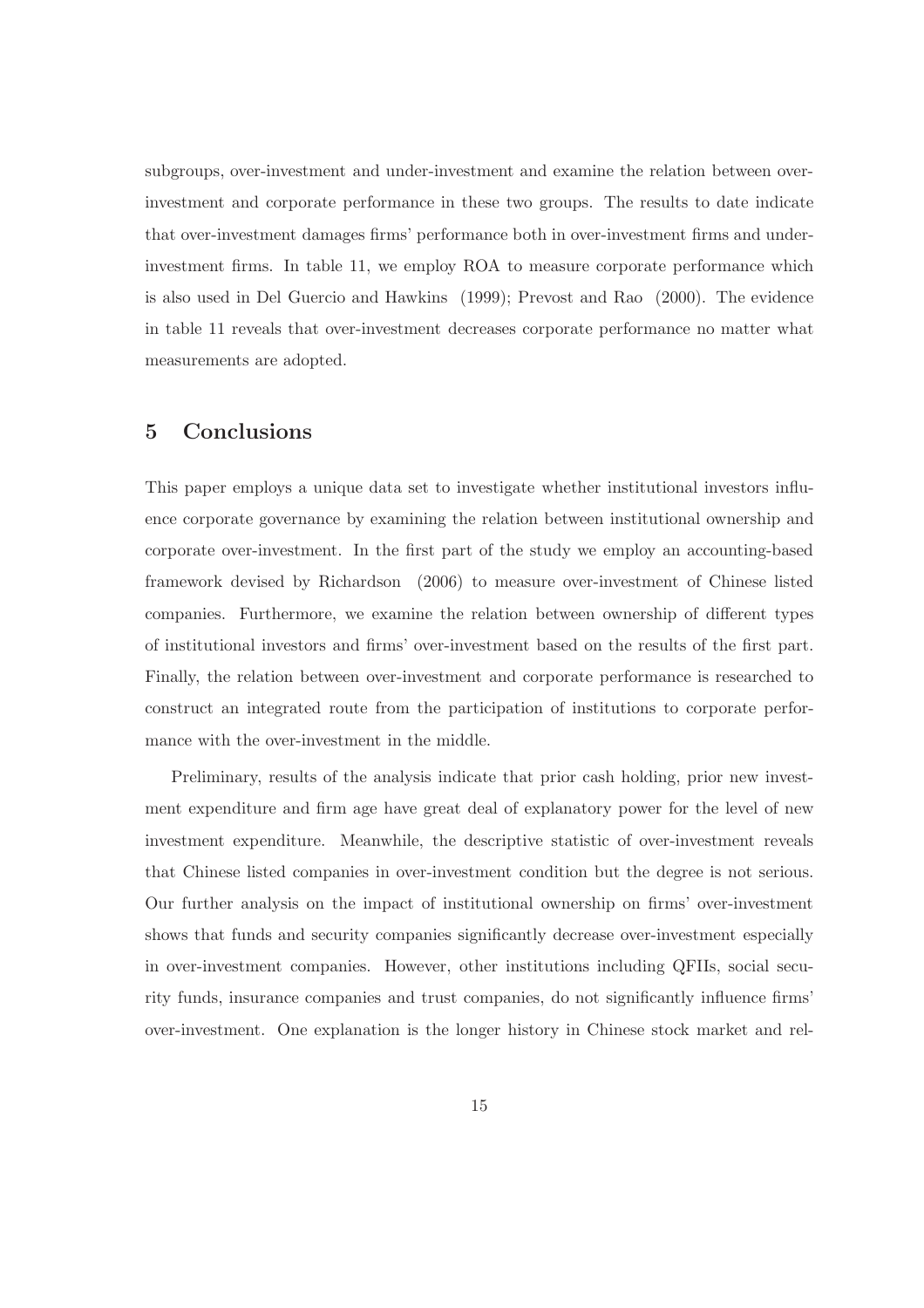ative larger size of funds and security companies compared to others. That means key drivers of shareholder activism in emerging markets are development history and institutional size rather than investment philosophy. Finally, the results suggest over-investment indeed damages corporate performance. Furthermore, robust tests give strong support to this conclusion. Our findings leads us to conclude that shareholder activism exists in emerging countries and over-investment is an important channel for institutional investors to influence corporate performance.

These empirical findings have some important implications. Although institutional ownership of stock has increased substantially over the last few decades, their role in monitoring corporate behavior isn't quite clear. Several papers have researched shareholder activism but their conclusions are inconsistent. Findings of this study provide an evidence of the existing of shareholder activism in emerging markets. Moreover, our results indicate that some institutions decrease over-investment which is an important consequence of agency problem between shareholders and managers. That means institutional investor is an effective outside corporate governance mechanism. Finally, one of key derivers of institutions playing a monitor role is size. Therefore, Chinese financial regulatory authorities should loose restrictions on investment size of institutions especially QFIIs.

The research regarding shareholder activism is by no means complete. There are still serval issues that have not been examined, or for which existing empirical results do conflict. For instance, has the impact of shareholder activism changed over time? What motivates shareholder activism? All of them might be worthwhile to be researched in the future.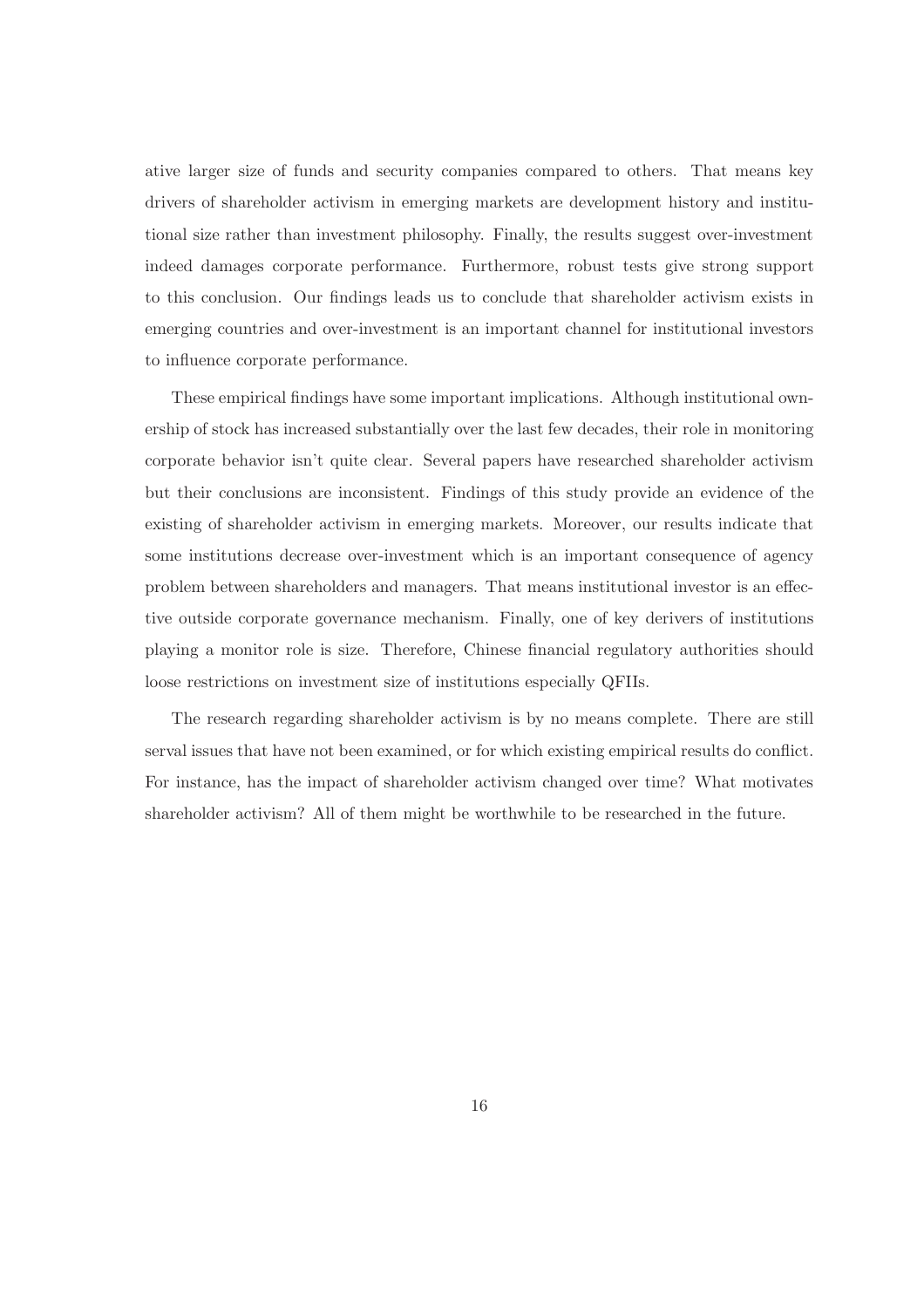# References

- Berle, A. A., and G. C. Means. 1932. The Modern Corporation and Private Property. Macmillan, New York.
- Bhagat, S.,and B. Bolton. 2008. Corporate Governance and Firm Performance. Journal of Corporate Finance 14, no. 3: 257-273.
- Biddle, G. C., G. Hilary, and R. S. Verdi. 2009. How does Financial Reporting Quality Relate to Investment efficiency?. Journal of Accounting and Economics 48, no. 2-3: 112- 131.
- Blanchard, O. J., F. Lopez-de-Silanez, and A. Shleifer. 1994. What do Firms do with Cash Windfalls?. Journal of Financial Economics 36, no. 3: 337-360.
- Brav, A., W. Jiang, F. Partnoy and R. Thomas. 2008. Hedge Fund Activism, Corporate Governance, and Firm Performance. Journal of Finance 63, no.4 :1729-1775.
- Bushee, B. J. 1998. The Influence of Institutional Investors on Myopic R & D Investment Behavior. Accounting Review 73, no. 3: 305-333.
- Bushee, B. J., M. E. Carter, and J. Gerakos. 2009. Institutional Investor Perferences for Corporate Governance Mechanisms. Wharton Financial Institutions Center Working Paper.
- Chen, X., J. Harford, and K. Li. 2007. Monitoring: Which Institutional Matter?. Journal of Financial Economics 86, no. 2: 279-305.
- Cho, M. H. 1998. Ownership Structure, Investment, and the Corporate Value: A Empirical Analysis. Journal of Financial Economics 47, no. 1: 103-121.
- Covirg, V., S. T. Lau, and L. K. Ng. 2006. Do Domestic and Foreign Fund Managers have Similar Preferences for Stock Characteristics? A Cross Country Analysis. Journal of International Business Studies 37, no. 3: 407-429.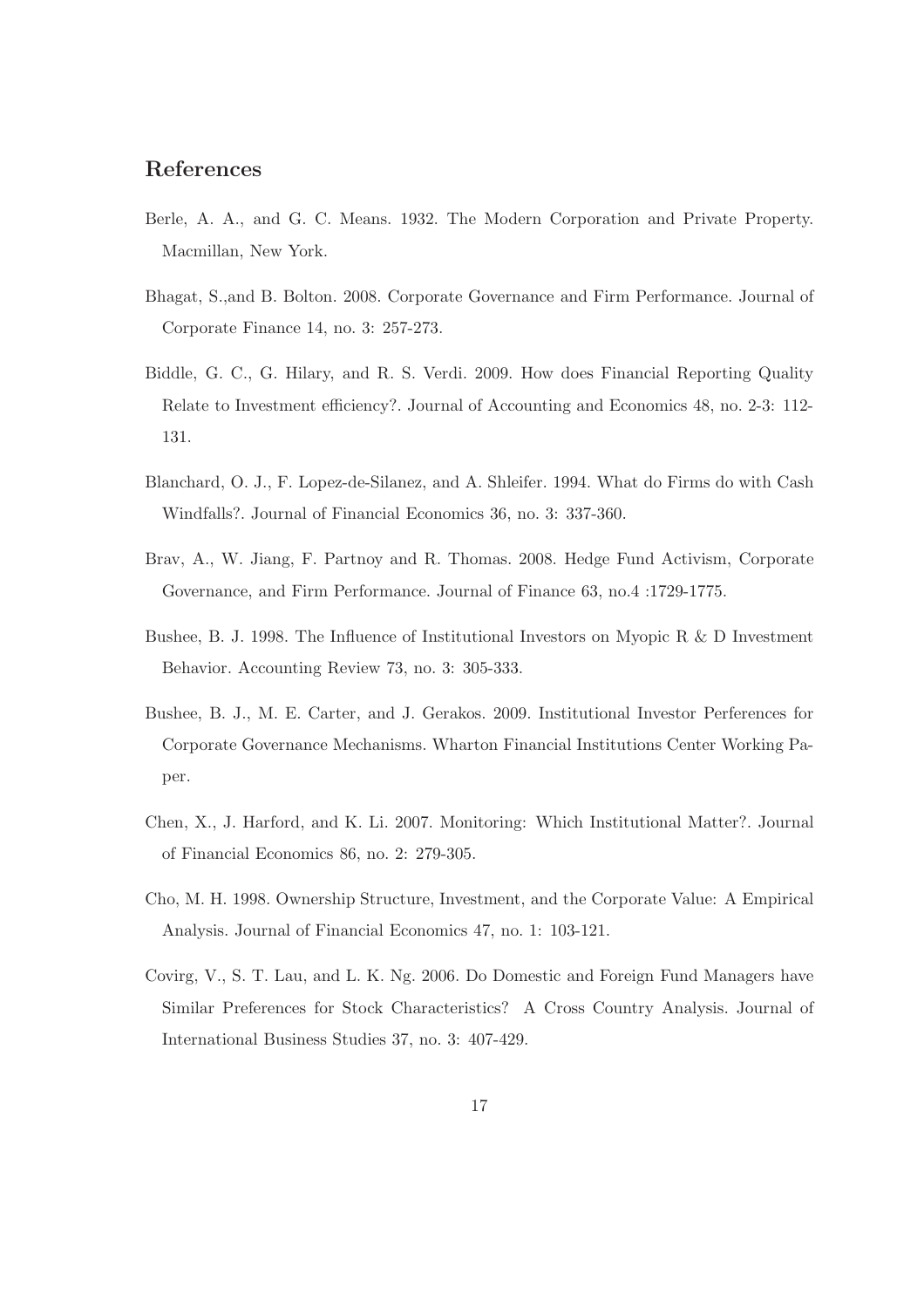- Conyon, M., and K. Murphy. 2000. The Prince and the Pauper? CEO Pay in the U.S. and U.K.. Economic Journal 110, no. 8: 640-671.
- Davis, E. P., and B. Steil. 2001. Institutional Investors. MIT Press.
- Del Guercio, D., and J. Hawkins. 1999. The Motivation and Impact of Pension Fund Activism. Journal of Financial Economics 52, no. 3: 293-340.
- Ferreira, M., and P. Matos. 2008. The Colors of Investors' Money: The Role of Institutional Investors around the World . Journal of Financial Economics 88, no. 3: 499-533.
- Grinstein, Y., and R. Michaely. 2005. Institutional Holdings and Payout Policy. Journal of Finance 60, no. 3: 1389-1426.
- Hausman, J. A. 1978. Specification Tests in Econometrics. Econometrica 46, no. 6: 1251- 1271.
- Hart, O. 1995. Firm, Firms, Contracts, and Financial Structure. Oxford University Press.
- Hartzell, J. C., and L. T. Starks. 2003. Institutional Investors and Executive Compensation. Journal of Finance 58, no. 6: 2351-2374.
- Hubbard, R. G. 1998. Capital-market Imperfections and Investment. Journal of Economic Literature 36, no. 1: 193-225.
- Jensen, M. C. 1986. Agency Costs and Free Cash Flow, Corporate Finance and Takeovers. American Economic Reivew 76, no. 2: 659-665.
- Jensen, M. C. 1993. The Modern Industrial Revolution, Exit, and the Failure of Internal Control Systems. Journal of Finance 48, no. 3: 831-880.
- Jensen, M. C., and W. Meckling. 1976. Theory of the Firm: Managerial Behavior, Agency Costs and Ownership Structure. Journal of Financial Economics 3, no. 4: 305-360.
- Johnson, M. F., S. Porter, and M. B. Shackell. 1997. Stakeholder Pressure and the Structure of Executive Compensation. University of Michigan Working Paper.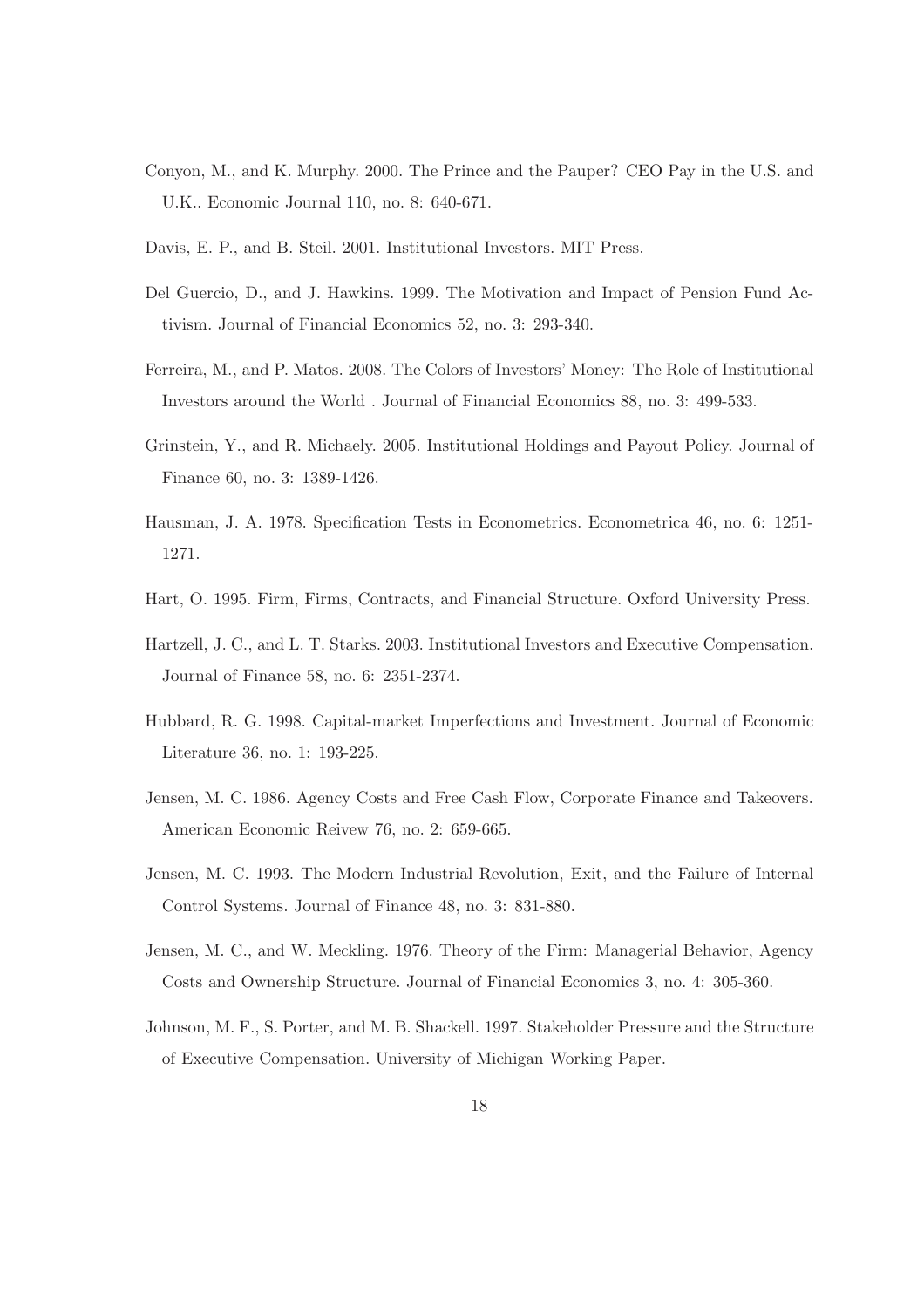- Lamont, O. A. 2000. Investment Plans and Stock Returns. Journal of Finance 55, no. 6: 2719-2745.
- Leuz, C., K. V. Lins, and F. E. Warnock. 2009. Do Foreigners Invest Less in Poorly Governed Firms? Review of Financial Studies 22, no. 8: 3245-3285.
- Karpoff, J. M., P. H. Malatesta, and R. A. Walkling. 1996. Corporate Governance and Shareholder Initiatives: Empirical Evidence. Journal of Financial Economics 42, no. 3: 365-395.
- Karpoff, J. M. 2001. The Impact of Shareholder Activism on Target Companies: A Survey of Empirical Findings. University of Washington, Washington, DC, working paper.
- Khan, R., R. Dharwadkar, and P. Brandes. 2005. Institutional Ownership and CEO Compensation: A Longitudinal Examination. Journal of Business Resarch 58, no. 8: 1078- 1088.
- Naughton, B. 2007. The Chinese Economy Transitions and Growth. The MIT Press.
- Richardson, S. 2006. Over-investment of Free Cash Flow. Review of Accounting Studies 11, no. 2-3: 159-189.
- Opler, T. C., and J. Sokobin. 1997. Does Coordinated Institutional Activism Work? An Analysis of the Activities of the Council of Institutional Investors. Ohio State University Working Paper.
- Prevost, A. K., and R. P. Rao. 2000. Of What Value are Shareholder Proposals Sponsored by Public Pension Funds?. Journal of Business 73, no. 2: 177-204.
- Shleifer, A. ,and R. W. Vishny. 1986. Large Shareholders and Corporate Control. Journal of Political Economy 94, no. 3: 461-488.
- Smith, M. P. 1996. Shareholder Activism by Institutional Investors: Evidence for CalPERS. Journal of Finance 51, no. 1: 227-252.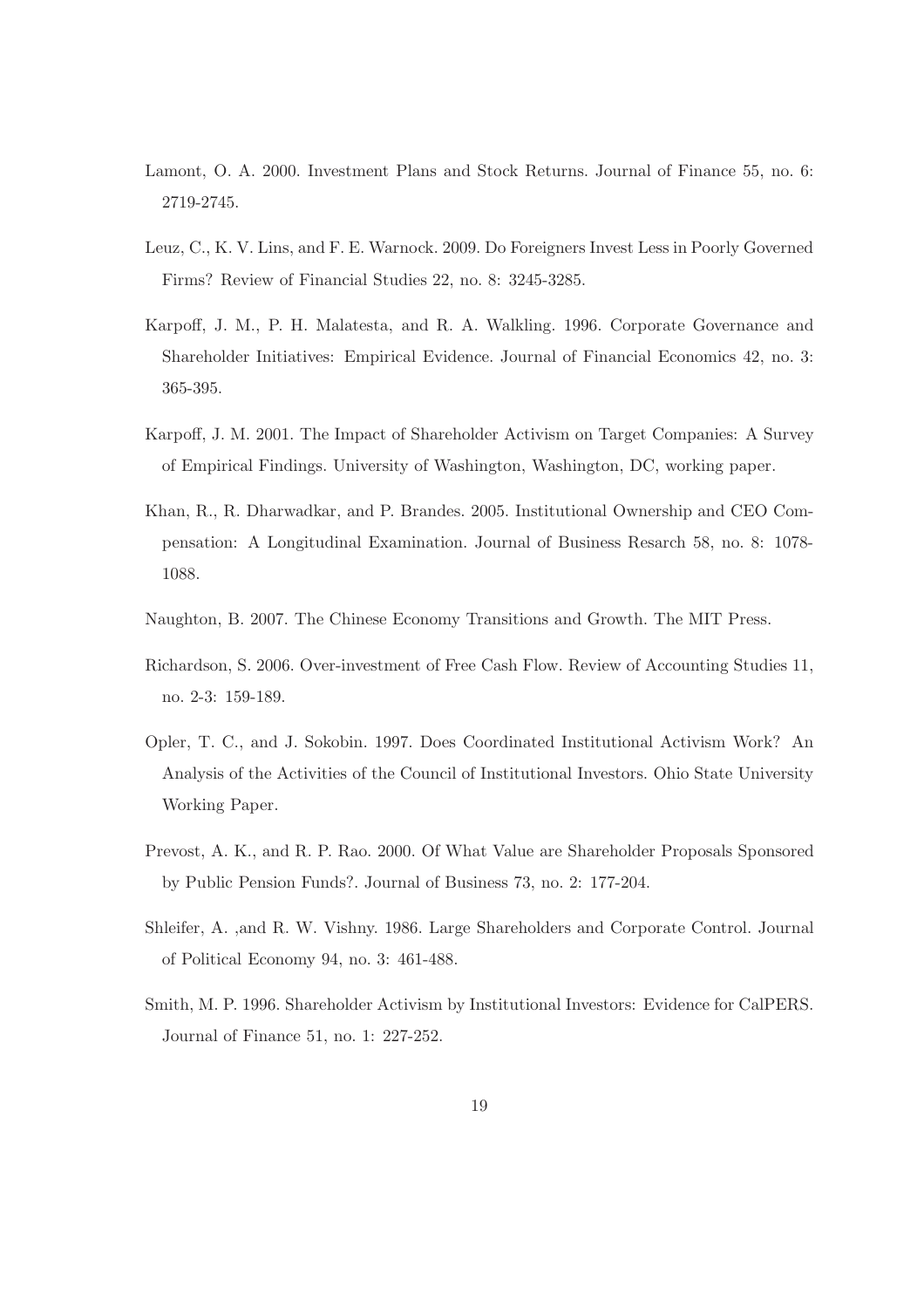- Titman, S. K., C. J. Wei and F. Xie. 2004. Capital Investments and Stock Returns. Journal of Financial and Quantitative Analysis 39, no. 4: 677-700.
- Wahal, S. 1996. Pension Fund Activsim and Firm Performance. Journal of Financial and Quantitative Analysis 31, no. 1: 1-23.
- Yang, W. 2005. Corporate Investment and Value Creation. Working Paper.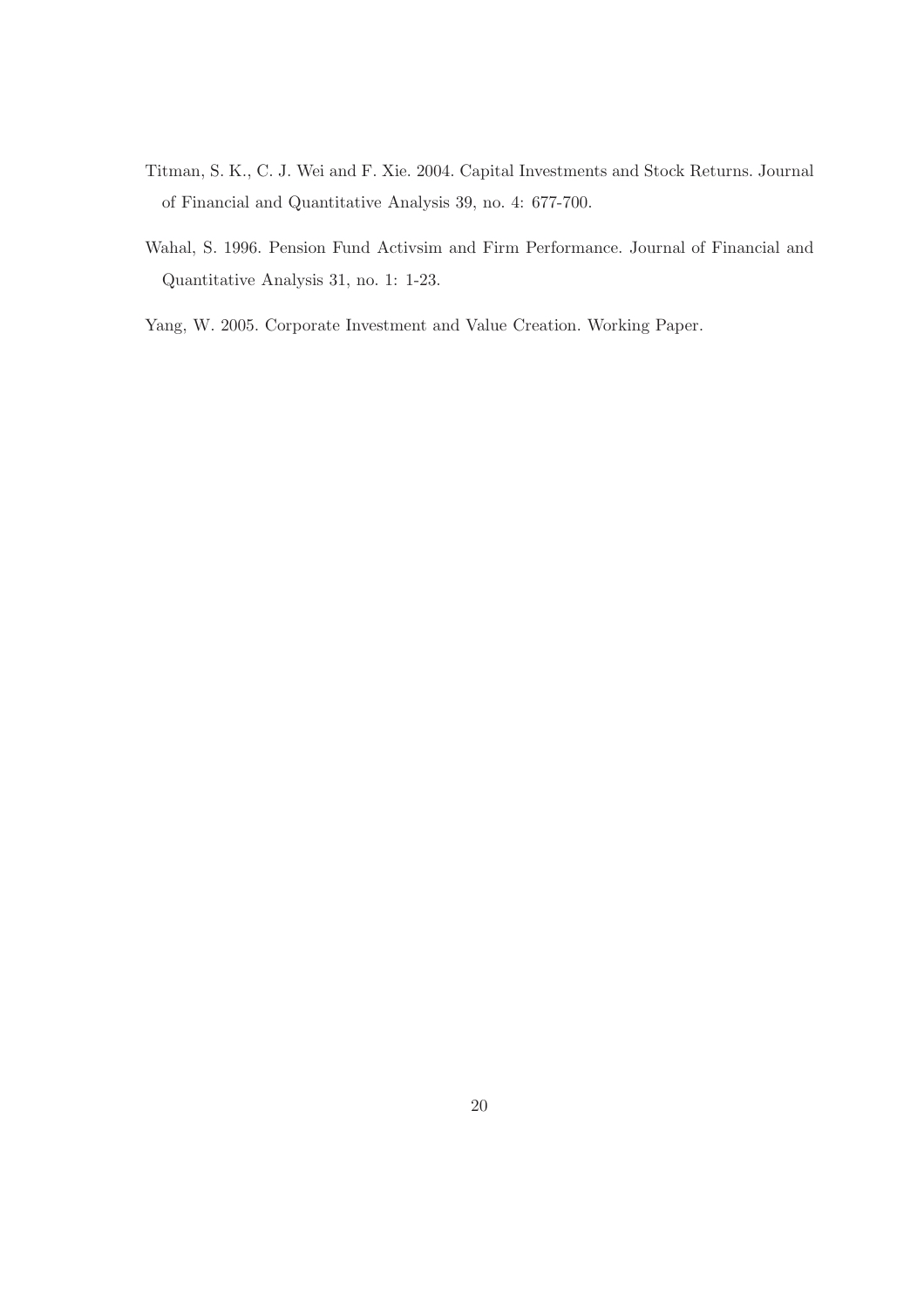| variables               | Coefficient      | T test  |
|-------------------------|------------------|---------|
|                         |                  |         |
| $to bin'sq_{t-1}$       | $-0.0071649$     | $-1.35$ |
| $size_{t-1}$            | 0.0018069        | 1.00    |
| $leverage_{t-1}$        | 0.000913         | 0.19    |
| $stock returns_{t-1}$   | 0.0000595        | 0.03    |
| $I_{new,t-1}$           | ***<br>0.2278928 | 20.96   |
| $cash_{t-1}$            | ***<br>0.0033639 | 2.69    |
| $age_t$                 | $-0.0012828***$  | $-3.53$ |
| intercept               | $-0.0690841***$  | $-2.77$ |
|                         |                  |         |
| industry                | control          |         |
| year                    | control          |         |
| $R^2$                   | 0.3989           |         |
| adjusted $\mathbb{R}^2$ | 0.3971           |         |
| F test                  | 2224.50          |         |
| p-value of F test       | 0.0000           |         |

Table 1: Over-investment

Note: In this table, we report a model of new investment. The dependent variable is the new investment of each company. The independent variables are Tobin's Q, firm size, leverage, stock returns, previous new investment, cash, firm and age. The sample covers 8,371 firm years for the period 2003 to 2008. In order to avoid endogenous problem, we use lag one term of independent variables in this model. We also include the industrial and year dummy variables in each regression to control the industrial and year effect. For each independent variable, the table reports the coefficient in the second column and the t-statistic in the last column. The superscripts of coefficient denote the significance of the coefficient(\*\*\*,\*\*,\* represent significance at 1%,5%, and 10% levels respectively). We report  $\mathbb{R}^2$ , adjusted  $\mathbb{R}^2$ , the F test and its p-value at the end of table 1.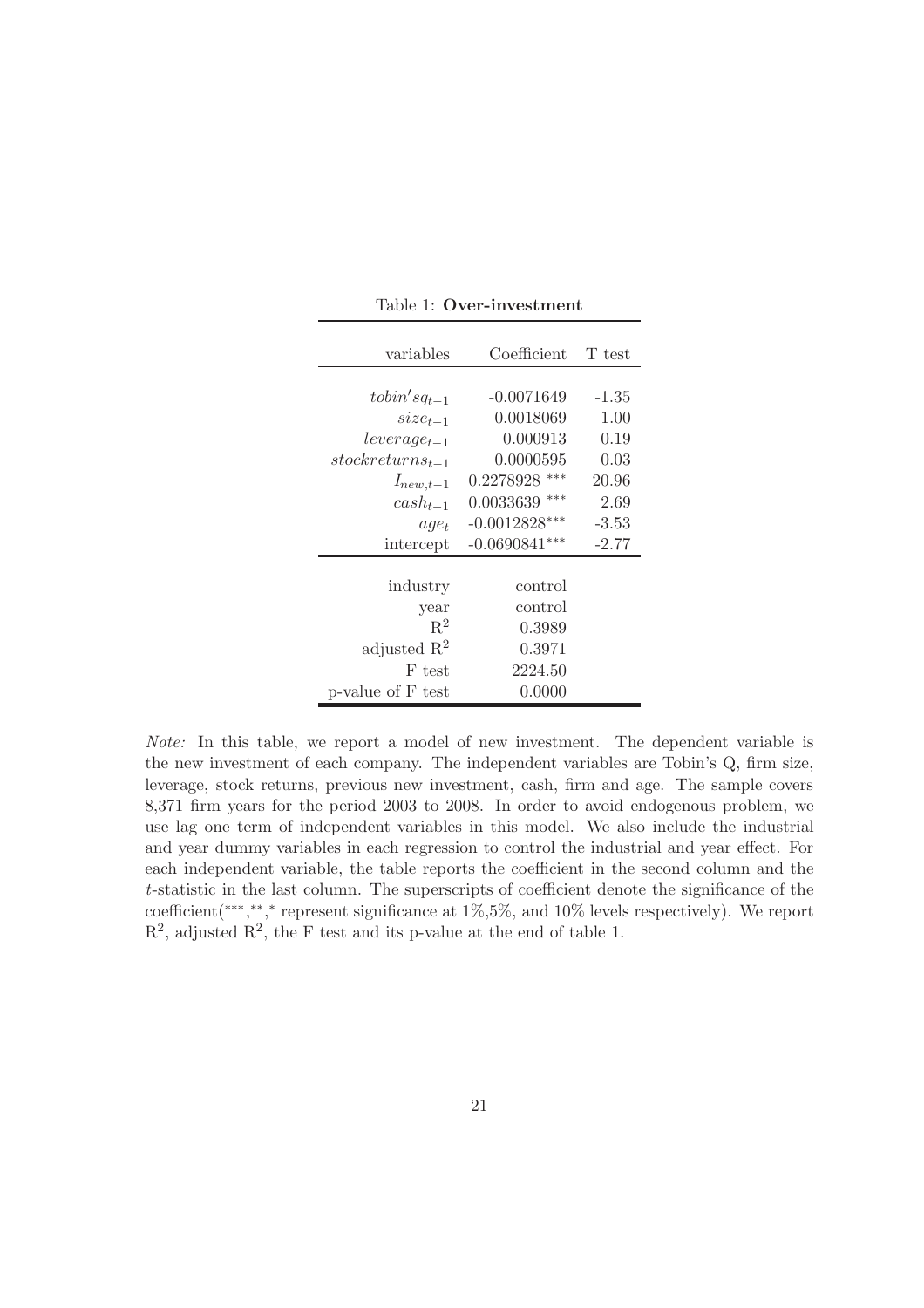|                      |                                  | Sample         |
|----------------------|----------------------------------|----------------|
| Over-investment      | Mean                             | 0.0002         |
|                      | <b>Standard Deviation</b>        | 0.0963         |
|                      | Median                           | $-0.0146$      |
| investment condition | Number of Over-investment firms  | $2507(36.9\%)$ |
|                      | Number of Under-investment firms | $4294(63.1\%)$ |

Table 2: Descriptive Statistic of Over-investment

Note: In this table, we report descriptive statistic of over-investment. The last two rows are numbers of over- and under-investment firms and percentage in parenthesis respectively.

| Institutional Investors | Mean | Median | Max   | Min  | <b>Standard Deviation</b> |
|-------------------------|------|--------|-------|------|---------------------------|
| QFIIs                   | 1.50 | 0.96   | 12.19 | 0.03 | 1.58                      |
| Funds                   | 4.27 | 2.28   | 30.00 | 0.01 | 4.75                      |
| Security Companies      | 1.69 | 0.87   | 58.38 | 0.01 | 3.62                      |
| Social Security Funds   | 1.24 | 0.89   | 8.50  | 0.05 | 1.18                      |
| Insurance Companies     | 1.28 | 0.88   | 7.83  | 0.04 | 1.23                      |
| Trust Companies         | 2.36 | 0.73   | 59.94 | 0.03 | 5.78                      |

Table 3: Shareholding Percentage of Institutional Investors

Note: In this table, we report the descriptive statistic of different institutional investors.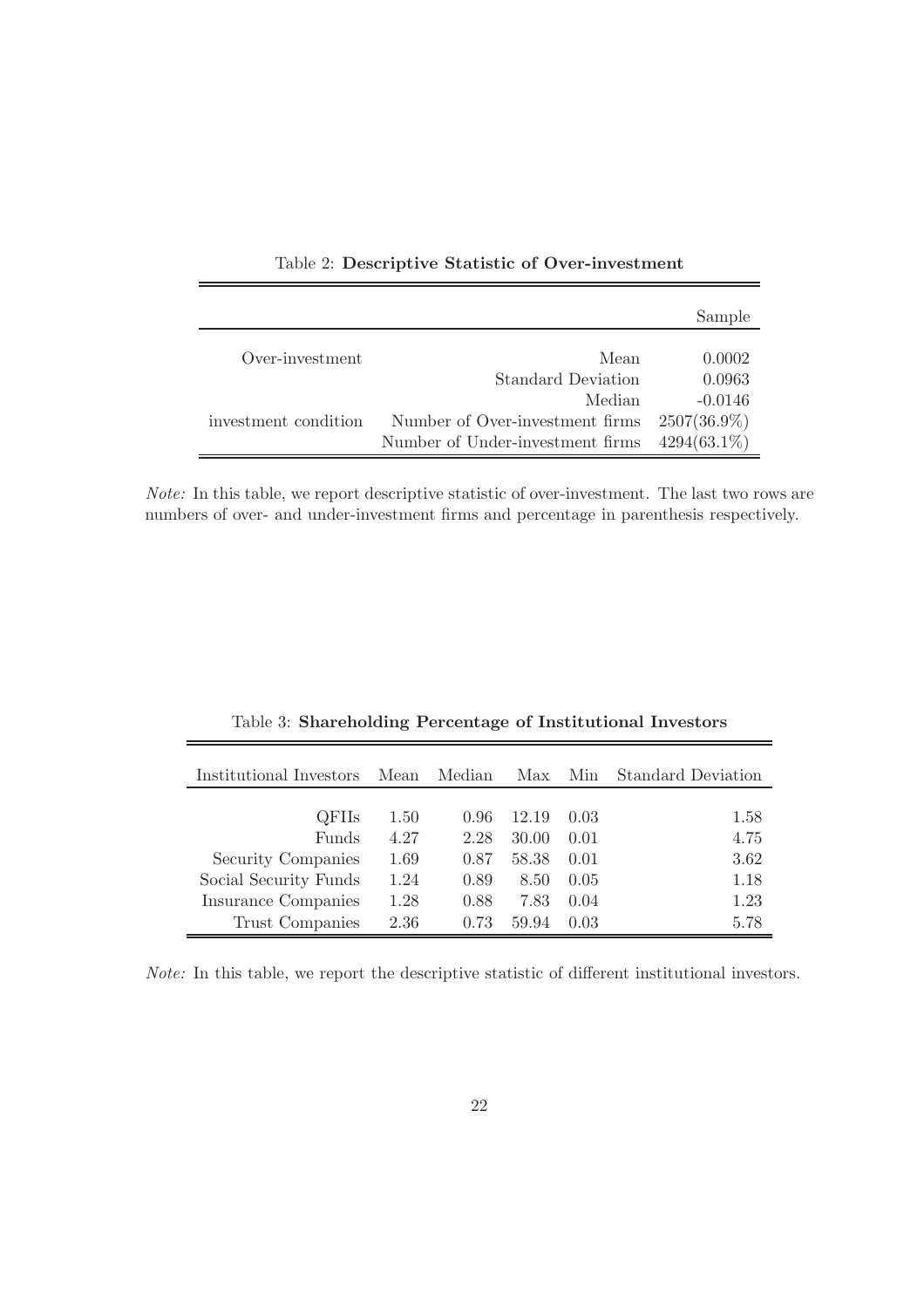| variables                          | QFII           | Funds               |
|------------------------------------|----------------|---------------------|
| $share holding percentage_{i.t-1}$ | 0.0036706      | $-0.002777*$        |
|                                    | (0.94)         | $(-1.93)$           |
| $size_{i,t-1}$                     | 0.005782       | $-0.1678882***$     |
|                                    | (0.89)         | $(-9.30)$           |
| $leverage_{i,t-1}$                 | $-0.1063537**$ | 0.095238            |
|                                    | $(-2.46)$      | (1.30)              |
| $to bin'sq_{i,t-1}$                | $-0.0150506$   | $-0.5694041***$     |
|                                    | $(-0.61)$      | $(-25.40)$          |
| $Oplcs_{i,t-1}$                    | 0.0007597      | $-0.0144836***$     |
|                                    | (0.84)         | $(-5.81)$           |
| $Independent_{i.t-1}$              | 0.1997391      | $-0.285622*$        |
|                                    | (1.24)         | $(-1.82)$           |
| $mangersn_{i.t-1}$                 | $-1.83e-08$    | $-9.87e-09*$        |
|                                    | $(-0.33)$      | $(-1.80)$           |
| $ROA_{i,t-1}$                      | $-0.058122$    | 0.0870895           |
|                                    | $(-0.41)$      | (0.51)              |
|                                    |                |                     |
| industry                           | control        | control             |
| intercept                          | $-0.1760917$   | $4.081845***$       |
|                                    | $(-1.14)$      | (9.10)              |
| Model                              | Random Effect  | <b>Fixed Effect</b> |
| Hausman                            | 7.51           | 215.17              |
| p-value of hausman                 | 0.3780         | 0.0000              |
| Overall $\mathbb{R}^2$ (%)         | 2.62%          | 10.27%              |
| F or Wald chi <sub>2</sub> test    | 13.88          | 90.99               |
| p-value of F or Wald chi2 test     | 0.7366         | 0.0000              |

Table 4: QFIIs and Funds in whole sample

Note: In this table, we report the influence of QFIIs and funds on over-investment. The dependent variable is the over-investment of each company. The independent variables are the shareholder percentage of QFIIs and funds in each company and other control variables. In order to avoid endogenous problem, we use lag one term of independent variables in this model. We also include the industrial dummy variables in each regression to control the industrial effect. For each independent variable, the table reports the coefficient above and the  $t$ - or  $z$ -statistic in parenthesis below (if the model is fixed effect model, we report t-statistic, z-statistic otherwise). The superscripts of coefficient denote the significance of the coefficient(∗∗∗, ∗∗, <sup>∗</sup> represent significance at 1%,5%, and 10% levels respectively). We report the intercept, t- or z-statistic of the intercept in parenthesis below, the model type in this table, the hausman test value, and p-value of hausman test, the F or Wald chi2 test and its p-value at the end of table 4(if the model is fixed effect model, we report F test, Wald chi2 test otherwise). The specification test devised by Hausman (1978) tests the null hypothesis that the coefficients estimated by the efficient random effects estimator are the same as the ones estimated by the consistent fixed effects estimator. If they are insignificant, then it is safe to use random effects. If you get a significant P-value, however, you should use fixed effects.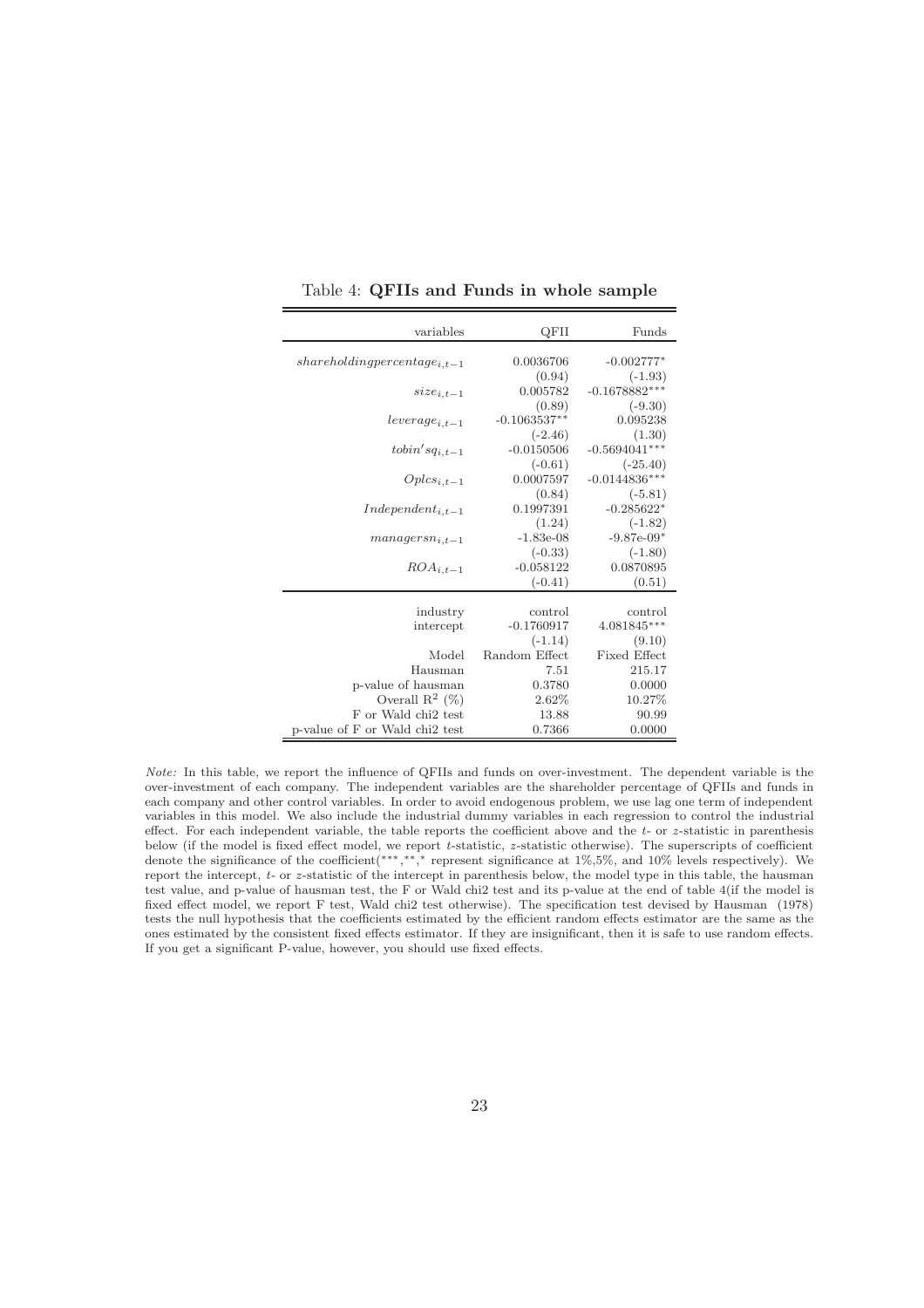| variables                        | <b>QFIIs</b><br>over-investment | under-investment    | Funds<br>over-investment | under-investment        |
|----------------------------------|---------------------------------|---------------------|--------------------------|-------------------------|
|                                  |                                 |                     |                          |                         |
| $sharedoding percentage_{i,t-1}$ | $-0.0132429$                    | 0.0126956           | $-0.0048413**$           | $-0.0009535$            |
|                                  | $(-0.97)$                       | (1.30)              | $(-2.10)$                | $(-0.66)$               |
| $size_{i,t-1}$                   | 0.0692694                       | 0.0544791           | $-0.2191516***$          | $-0.0531332***$         |
|                                  | (0.72)                          | (0.79)              | $(-7.87)$                | $(-2.71)$               |
| $leverage_{i,t-1}$               | $-0.7426487*$                   | $-0.4739141*$       | 0.0757705                | $-0.0473466$            |
|                                  | $(-1.94)$                       | $(-1.87)$           | (0.64)                   | $(-0.63)$               |
| $to bin's q_{i,t-1}$             | $-0.0885977$                    | $-0.034368$         | $-0.7833052***$          | $-0.2067629***$         |
|                                  | $(-0.74)$                       | $(-0.53)$           | $(-24.03)$               | $(-7.69)$               |
| $Oplcs_{i,t-1}$                  | $0.0230909*$                    | 0.0078197*          | $-0.0140684***$          | $-0.012991***$          |
|                                  | (1.96)                          | (1.83)              | $(-3.46)$                | $(-5.56)$               |
| $Independent_{i,t-1}$            | 1.723966                        | 0.9322422           | $-0.1722118$             | $-0.2903438^{\ast\ast}$ |
|                                  | (1.54)                          | (1.66)              | $(-0.62)$                | $(-2.14)$               |
| $Mangersn_{i,t-1}$               | $7.10e-08$                      | $-2.28e-07$         | $-2.51e-09$              | $-1.33e-08*$            |
|                                  | (0.29)                          | $(-1.47)$           | $(-0.35)$                | $(-1.72)$               |
| $ROA_{i,t-1}$                    | $-1.435192*$                    | 1.353789*           | $-0.1706611$             | $-0.0760585$            |
|                                  | $(-1.90)$                       | (1.69)              | $(-0.57)$                | $(-0.49)$               |
|                                  |                                 |                     |                          |                         |
| industry                         | control                         | control             | control                  | control                 |
| intercept                        | $-1.649985$                     | $-1.468375$         | 5.535522***              | 1.39698***              |
|                                  | $(-0.86)$                       | $(-1.00)$           | (9.76)                   | (3.41)                  |
| Model                            | Fixed Effect                    | <b>Fixed Effect</b> | Fixed Effect             | <b>Fixed Effect</b>     |
| Hausman                          | 16.09                           | 17.62               | 131.02                   | 47.30                   |
| p-value of hausman               | 0.0244                          | 0.0138              | 0.0000                   | 0.0000                  |
| Overall $\mathbb{R}^2$ (%)       | 1.26%                           | $0.40\%$            | 23.31%                   | 4.03%                   |
| F or Wald chi2 test              | 2.53                            | 2.50                | 98.05                    | 13.84                   |
| p-value of F or Wald chi2 test   | 0.0209                          | 0.0236              | 0.0000                   | 0.0000                  |

Table 5: QFIIs and Funds in over- and under-investment companies

Note: In this table, we report the influence of QFIIs and funds on over-investment. The dependent variable is the over-investment of each company. The independent variables are the shareholder percentage of QFIIs and funds in each company and other control variables. In order to avoid endogenous problem, we use lag one term of independent variables in this model. We also include the industrial dummy variables in each regression to control the industrial effect. We divide whole companies into over-investment group and under-investment group according to their investment level. If the investment level is positive, the company is included into over-investment group, under-investment group otherwise. For each independent variable, the table reports the coefficient above and the  $t$ - or  $z$ -statistic in parenthesis below (if the model is fixed effect model, we report t-statistic, z-statistic otherwise). The superscripts of coefficient denote the significance of the coefficient(\*\*\*,\*\*,\* represent significance at 1%,5%, and 10% levels respectively). We report the intercept, t- or z-statistic of the intercept in parenthesis below, the model type in this table, the hausman test value, and p-value of hausman test, the F or Wald chi2 test and its p-value at the end of table 5(if the model is fixed effect model, we report F test, Wald chi2 test otherwise). The specification test devised by Hausman (1978) tests the null hypothesis that the coefficients estimated by the efficient random effects estimator are the same as the ones estimated by the consistent fixed effects estimator. If they are insignificant, then it is safe to use random effects. If you get a significant P-value, however, you should use fixed effects.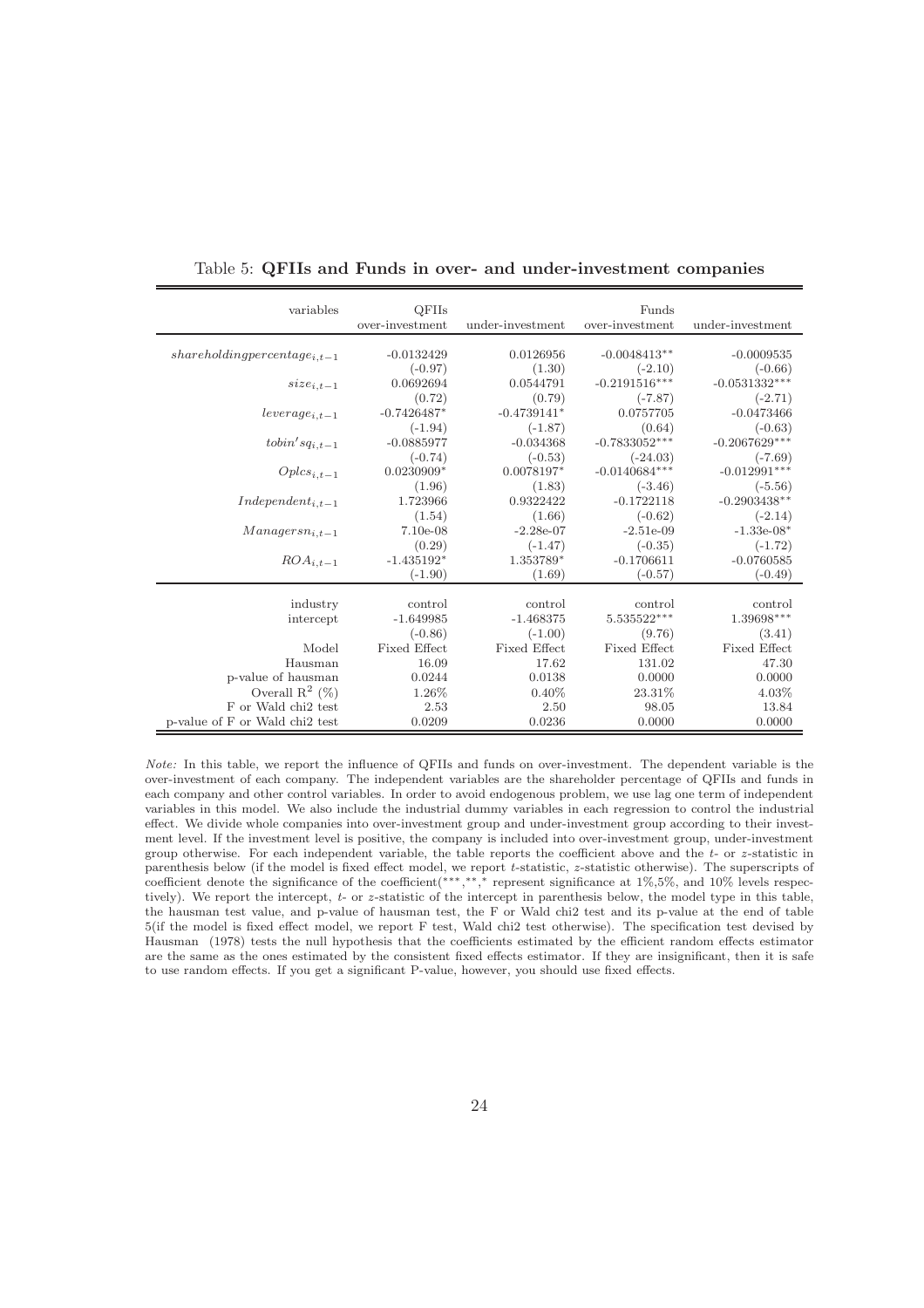| variables                          | security companies | social security funds | insurance companies | trust companies           |
|------------------------------------|--------------------|-----------------------|---------------------|---------------------------|
| $share holding percentage_{i.t-1}$ | $-0.0064331**$     | 0.0031869             | $-0.0063186$        | $-0.0064322$              |
|                                    | $(-2.06)$          | (0.36)                | $(-1.09)$           | $(-0.93)$                 |
| $size_{i,t-1}$                     | $-0.0541707***$    | $-0.0653591*$         | $-0.0015318$        | $-0.1803887***$           |
|                                    | $(-2.76)$          | $(-1.94)$             | $(-0.22)$           | $(-3.61)$                 |
| $leverage_{i,t-1}$                 | $-0.2502143***$    | $-0.1873419$          | $-0.0650723$        | $-0.2169634$              |
|                                    | $(-3.23)$          | $(-1.37)$             | $(-1.30)$           | $(-1.43)$                 |
| $to bin'sq_{i,t-1}$                | 0.0204894          | $-0.0087159$          | 0.001645            | $-0.0157436$              |
|                                    | (0.84)             | $(-0.22)$             | (0.07)              | $(-0.27)$                 |
| $Oplcs_{i,t-1}$                    | $0.0054179*$       | $0.0085346*$          | $-0.0010708$        | $-0.0025187$              |
|                                    | (1.67)             | (1.75)                | $(-0.72)$           | $(-0.39)$                 |
| $Independent_{i,t-1}$              | 0.1661453          | $-0.1453957$          | 0.0427123           | 0.0594919                 |
|                                    | (1.10)             | $(-0.44)$             | (0.25)              | (0.13)                    |
| $Management_{i,t-1}$               | $4.84e-08$         | 8.67e-09              | $-1.70e-08$         | $6.18e-07$                |
|                                    | (0.88)             | (0.41)                | $(-1.62)$           | (1.50)                    |
| $ROA_{i,t-1}$                      | $-0.0909054$       | 0.4627896             | $-0.0580667$        | $-0.4169936$              |
|                                    | $(-0.62)$          | (1.32)                | $(-0.37)$           | $(-1.32)$                 |
|                                    |                    |                       |                     |                           |
| industry                           | control            | control               | control             | control                   |
| intercept                          | $1.205777***$      | 1.508382**            | 0.0178899           | $3.971114^{\ast\ast\ast}$ |
|                                    | (3.00)             | (2.15)                | (0.11)              | (3.79)                    |
| Model                              | Fixed Effect       | Fixed Effect          | Random Effect       | Fixed Effect              |
| Hausman                            | 35.49              | 19.96                 | 10.02               | 34.80                     |
| p-value of hausman                 | 0.0000             | 0.0057                | 0.1875              | 0.0001                    |
| Overall $\mathbb{R}^2$ (%)         | $0.33\%$           | 0.58%                 | 2.57%               | 0.69%                     |
| F or Wald chi2 test                | 3.64               | 2.06                  | 12.06               | 2.81                      |
| p-value of F or Wald chi2 test     | 0.0002             | 0.0400                | 0.8439              | 0.0031                    |

Table 6: Other domestic institutions in whole sample

Note: In this table, we report the influence of security companies, social security funds, insurance companies and trust companies on over-investment. The dependent variable is the over-investment of each company. The independent variables are the shareholder percentage of these four institutions in each company and other control variables. In order to avoid endogenous problem, we use lag one term of independent variables in this model. We also include the industrial dummy variables in each regression to control the industrial effect. For each independent variable, the table reports the coefficient above and the  $t$ - or  $z$ -statistic in parenthesis below (if the model is fixed effect model, we report t-statistic, z-statistic otherwise). The superscripts of coefficient denote the significance of the coefficient(∗∗∗, ∗∗, <sup>∗</sup> represent significance at 1%,5%, and 10% levels respectively). We report the intercept, t- or z -statistic of the intercept in parenthesis below, the model type in this table, the hausman test value, and p-value of hausman test, the F or Wald chi2 test and its p-value at the end of table 6(if the model is fixed effect model, we report F test, Wald chi2 test otherwise). The specification test devised by Hausman (1978) tests the null hypothesis that the coefficients estimated by the efficient random effects estimator are the same as the ones estimated by the consistent fixed effects estimator. If they are insignificant, then it is safe to use random effects. If you get a significant P-value, however, you should use fixed effects.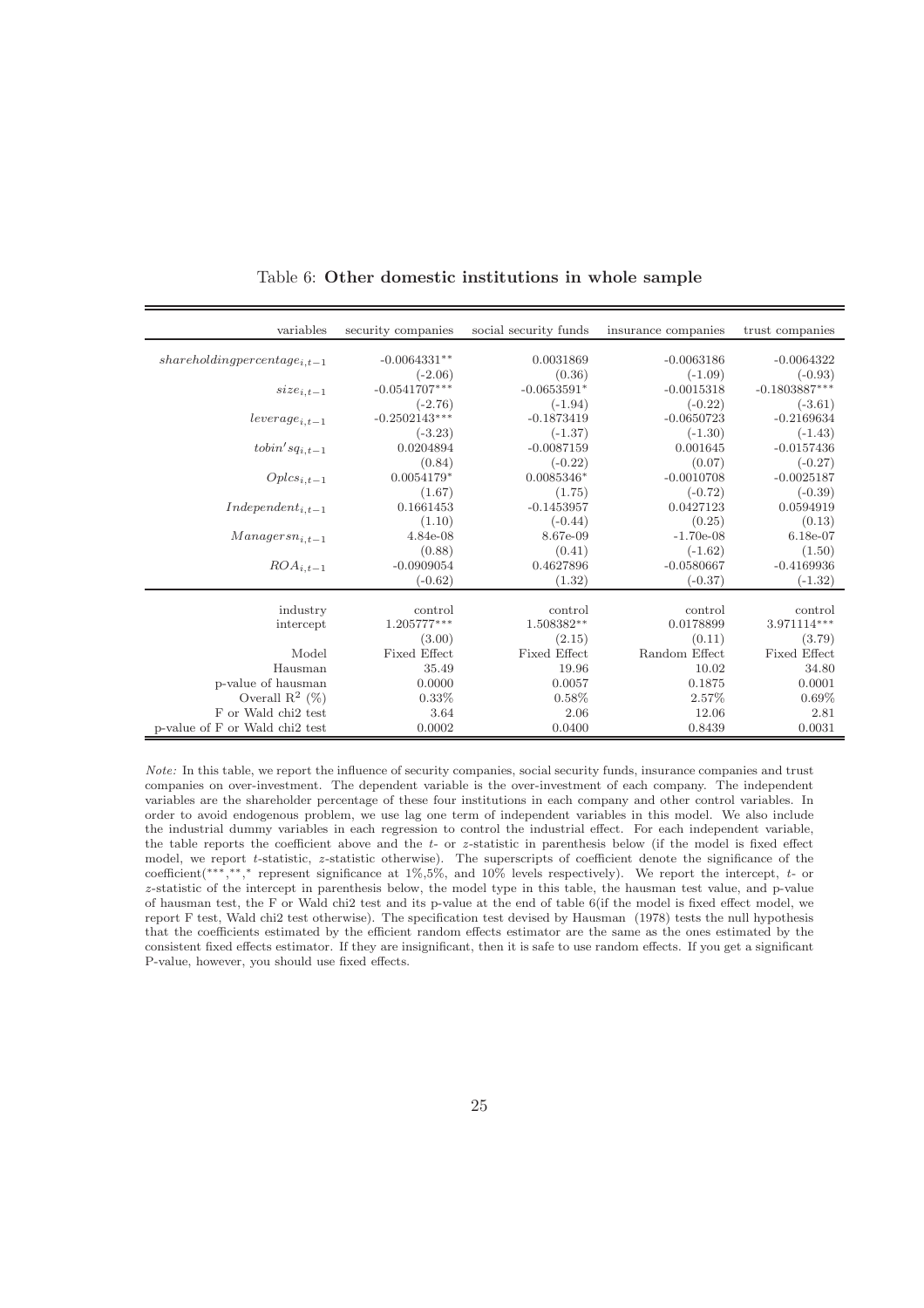| variables                       | security companies | social security funds | insurance companies | trust companies |
|---------------------------------|--------------------|-----------------------|---------------------|-----------------|
|                                 |                    |                       |                     |                 |
| $sharedding percentage_{i.t-1}$ | $-0.0128987*$      | 0.0226327             | $-0.0040719$        | 0.0120463       |
|                                 | $(-1.95)$          | (1.23)                | $(-0.53)$           | (0.53)          |
| $size_{i.t-1}$                  | $-0.0398909$       | $-0.0033373$          | 0.0020547           | 0.0091198       |
|                                 | $(-1.50)$          | $(-0.04)$             | (0.22)              | (0.10)          |
| $leverage_{i,t-1}$              | $-0.2777819*$      | $-1.100743***$        | $-0.201962***$      | $-0.595049*$    |
|                                 | $(-1.89)$          | $(-2.98)$             | $(-2.70)$           | $(-1.85)$       |
| $to bin'sq_{i,t-1}$             | $-0.2116708***$    | 0.1347271             | $0.0765622**$       | $-0.4610053**$  |
|                                 | $(-3.01)$          | (1.26)                | (2.01)              | $(-2.06)$       |
| $Oplcs_{i,t-1}$                 | 0.0020213          | 0.0055965             | $-0.0015526$        | $-0.0042858$    |
|                                 | (0.31)             | (0.45)                | $(-0.81)$           | $(-0.27)$       |
| $Independent_{i,t-1}$           | $-0.1607102$       | $-1.026898$           | $-0.1594764$        | $-0.4941913$    |
|                                 | $(-0.41)$          | $(-0.86)$             | $(-0.70)$           | $(-0.56)$       |
| $Management_{i,t-1}$            | $-1.06e-07$        | $-2.74e-07$           | $-4.79e-08***$      | $5.10e-07$      |
|                                 | $(-0.60)$          | $(-0.34)$             | $(-3.19)$           | (0.21)          |
| $ROA_{i,t-1}$                   | $-0.0909385$       | $-0.4698938$          | $-0.7498972***$     | $-0.1707134$    |
|                                 | $(-0.26)$          | $(-0.48)$             | $(-3.24)$           | $(-0.16)$       |
| industry                        | control            | control               | control             | control         |
|                                 | 1.364057*          | 0.9451832             | 0.1471793           | 0.6569516       |
| intercept                       |                    |                       |                     |                 |
|                                 | (1.73)             | (0.54)                | (0.65)              | (0.36)          |
| Model                           | Fixed Effect       | Fixed Effect          | Random Effect       | Fixed Effect    |
| Hausman                         | 18.71              | 29.68                 | 12.86               | 25.88           |
| p-value of hausman              | 0.0165             | 0.0001                | 0.0756              | 0.0005          |
| Overall $\mathbb{R}^2$ (%)      | $0.83\%$           | $0.39\%$              | 22.72%              | 3.72%           |
| F or Wald chi2 test             | 2.42               | 2.80                  | 55.28               | 3.95            |
| p-value of F or Wald chi2 test  | 0.0131             | 0.0112                | 0.0000              | 0.0035          |

Table 7: Other domestic institutions in over-investment companies

Note: In this table, we report the influence of security companies, social security funds, insurance companies and trust companies on over-investment in over-investment companies. If the investment level is positive, the company is included into over-investment group. The dependent variable is the over-investment of each company. The independent variables are the shareholder percentage of these four institutions in each company and other control variables. In order to avoid endogenous problem, we use lag one term of independent variables in this model. We also include the industrial dummy variables in each regression to control the industrial effect. For each independent variable, the table reports the coefficient above and the  $t$ - or  $z$ -statistic in parenthesis below (if the model is fixed effect model, we report t-statistic, z-statistic otherwise). The superscripts of coefficient denote the significance of the coefficient(\*\*\*,\*\*,\* represent significance at 1%,5%, and 10% levels respectively). We report the intercept, t- or z -statistic of the intercept in parenthesis below, the model type in this table, the hausman test value, and p-value of hausman test, the F or Wald chi2 test and its p-value at the end of table 7(if the model is fixed effect model, we report F test, Wald chi2 test otherwise). The specification test devised by Hausman (1978) tests the null hypothesis that the coefficients estimated by the efficient random effects estimator are the same as the ones estimated by the consistent fixed effects estimator. If they are insignificant, then it is safe to use random effects. If you get a significant P-value, however, you should use fixed effects.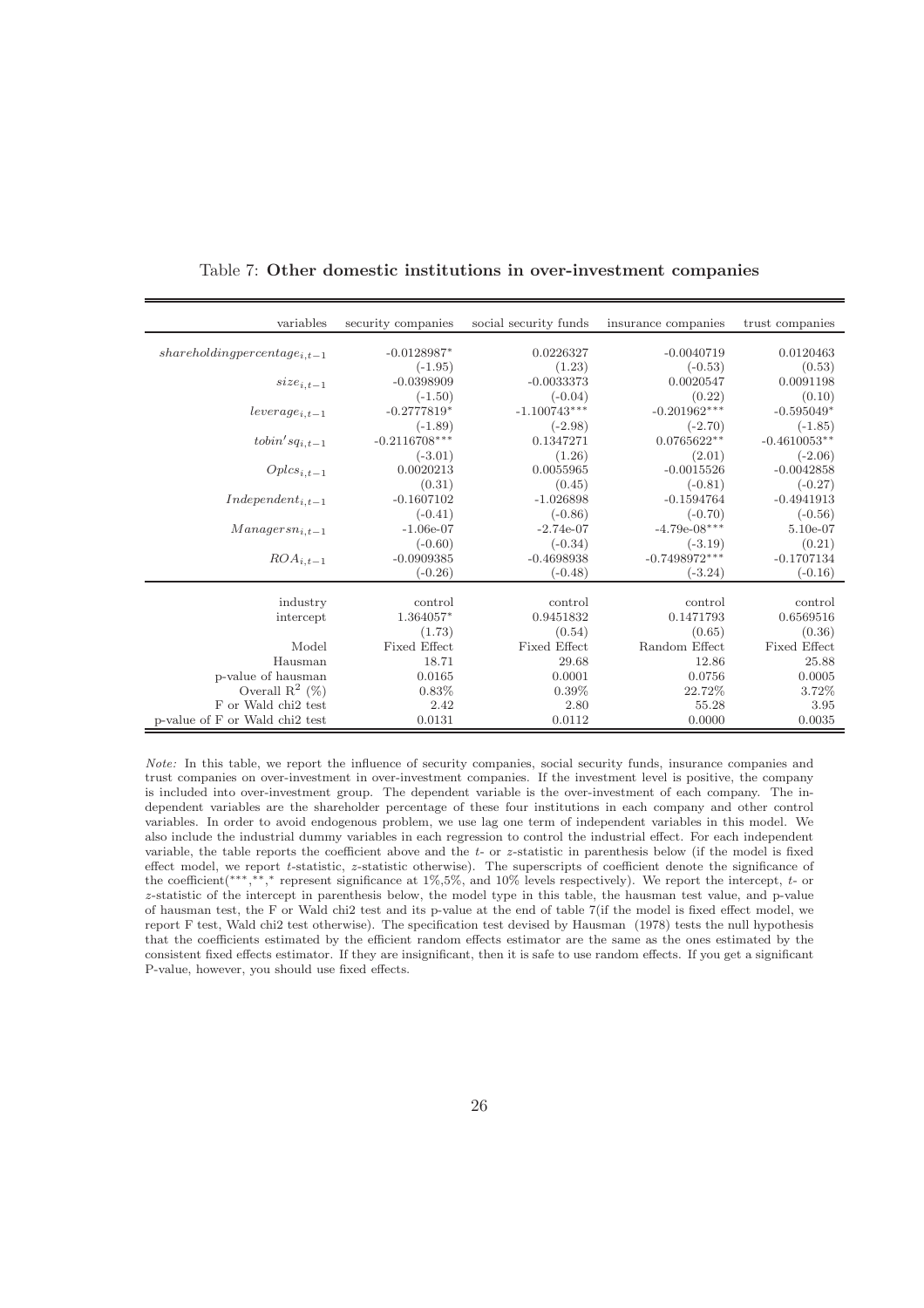| variables                      | security companies  | social security funds | insurance companies | trust companies |
|--------------------------------|---------------------|-----------------------|---------------------|-----------------|
|                                |                     |                       |                     |                 |
| $shareding percentage_{i,t-1}$ | $-0.0042041$        | $-0.0145013*$         | $-0.0070776$        | $-0.0005749$    |
|                                | $(-1.28)$           | $(-1.80)$             | $(-1.13)$           | $(-0.54)$       |
| $size_{i.t-1}$                 | 0.0002616           | $-0.0996049***$       | $-0.0074013$        | 0.0004146       |
|                                | (0.01)              | $(-3.52)$             | $(-0.95)$           | (0.06)          |
| $leverage_{i,t-1}$             | $-0.3618491***$     | 0.0553367             | $-0.0534209$        | 0.0013803       |
|                                | $(-3.90)$           | (0.46)                | $(-1.06)$           | (0.04)          |
| $to bin'sq_{i,t-1}$            | 0.0094531           | $-0.0372235$          | $-0.060328^{**}$    | $-0.0311889$    |
|                                | (0.39)              | $(-0.91)$             | $(-2.39)$           | $(-1.46)$       |
| $Oplcs_{i,t-1}$                | 0.0049509           | 0.0022998             | 0.0003765           | $-0.0009789$    |
|                                | (1.25)              | (0.48)                | (0.22)              | $(-0.64)$       |
| $Independent_{i,t-1}$          | 0.1953256           | 0.175501              | 0.0869013           | 0.0867572       |
|                                | (1.28)              | (0.54)                | (0.45)              | (0.77)          |
| $Management_{i,t-1}$           | 7.47e-08            | $2.28e-08$            | 1.66e-09            | $-3.27e-08$     |
|                                | (1.26)              | (1.40)                | (0.15)              | $(-0.34)$       |
| $ROA_{i,t-1}$                  | $-0.1974473$        | 0.5861192*            | $-0.0344951$        | $-0.1705513$    |
|                                | $(-1.31)$           | (1.80)                | $(-0.21)$           | $(-1.52)$       |
|                                |                     |                       |                     |                 |
| industry                       | control             | control               | control             | control         |
| intercept                      | 0.0967698           | 2.032372***           | 0.1197528           | $-0.0576723$    |
|                                | (0.20)              | (3.35)                | (0.64)              | $(-0.39)$       |
| Model                          | <b>Fixed Effect</b> | <b>Fixed Effect</b>   | Random Effect       | Random Effect   |
| Hausman                        | 19.39               | 14.29                 | 9.91                | 2.88            |
| p-value of hausman             | 0.0129              | 0.0462                | 0.1939              | 0.8960          |
| Overall $\mathbb{R}^2$ (%)     | $0.08\%$            | 2.65%                 | 14.46%              | 5.46%           |
| F or Wald chi2 test            | 2.48                | 2.91                  | 42.26               | 16.18           |
| p-value of F or Wald chi2 test | 0.0097              | 0.0054                | 0.0010              | 0.5797          |

Table 8: Other domestic institutions in under-investment companies

Note: In this table, we report the influence of security companies, social security funds, insurance companies and trust companies on over-investment in under-investment companies. If the investment level is negative, the company is included into under-investment group. The dependent variable is the over-investment of each company. The independent variables are the shareholder percentage of these four institutions in each company and other control variables. In order to avoid endogenous problem, we use lag one term of independent variables in this model. We also include the industrial dummy variables in each regression to control the industrial effect. For each independent variable, the table reports the coefficient above and the  $t$ - or  $z$ -statistic in parenthesis below (if the model is fixed effect model, we report t-statistic, z-statistic otherwise). The superscripts of coefficient denote the significance of the coefficient(\*\*\*,\*\*,\* represent significance at 1%,5%, and 10% levels respectively). We report the intercept, t- or z -statistic of the intercept in parenthesis below, the model type in this table, the hausman test value, and p-value of hausman test, the F or Wald chi2 test and its p-value at the end of table 8(if the model is fixed effect model, we report F test, Wald chi2 test otherwise). The specification test devised by Hausman (1978) tests the null hypothesis that the coefficients estimated by the efficient random effects estimator are the same as the ones estimated by the consistent fixed effects estimator. If they are insignificant, then it is safe to use random effects. If you get a significant P-value, however, you should use fixed effects.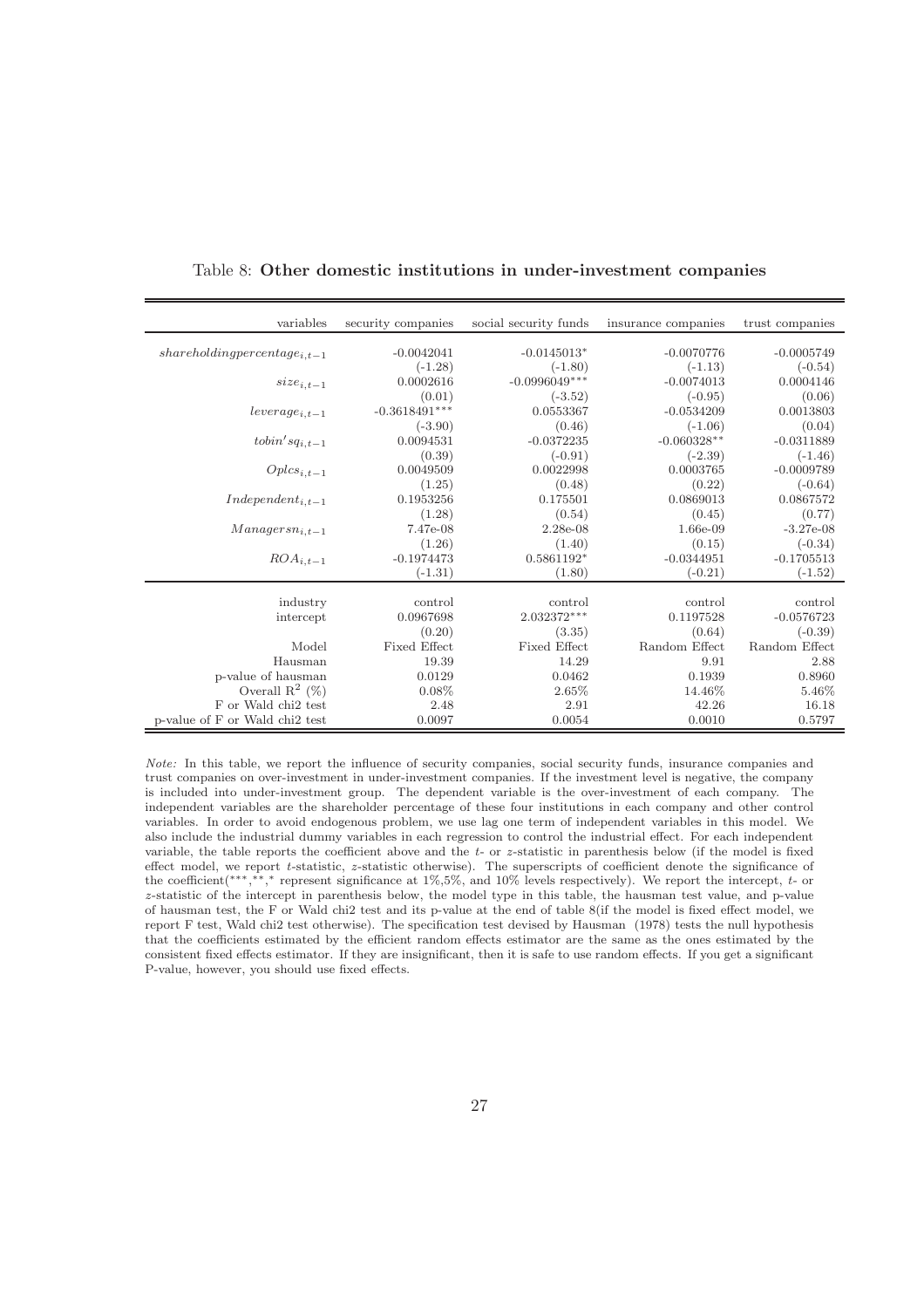| variables                    | Coefficient     | T test  |
|------------------------------|-----------------|---------|
|                              |                 |         |
| $\triangle Overinvt_{i,t-1}$ | $-0.6769246***$ | $-5.92$ |
| $size_{i,t-1}$               | $-0.831922***$  | $-8.55$ |
| $leverage_{i,t-1}$           | 1.790062***     | 4.84    |
| $Oplcs_{i,t-1}$              | $-0.0619067***$ | $-5.37$ |
| $Independent_{i,t-1}$        | 0.4394246       | 0.75    |
| $Management_{i,t-1}$         | $5.77e-08**$    | $-2.25$ |
|                              |                 |         |
| industry                     | control         |         |
| intercept                    | $16.99537***$   |         |
|                              | (0.73)          |         |
| Model                        | Fixed Effect    |         |
| Hausman                      | 158.21          |         |
| p-value of hausman           | 0.0000          |         |
| Overall $\mathbb{R}^2$ (%)   | $0.27\%$        |         |
| F test                       | 25.54           |         |
| p-value of F test            | 0.0000          |         |

Table 9: Over-investment and Corporate Performance

Note: In this table, we report a model of the impact of over-investment on corporate performance. The dependent variable is change value of Tobin's Q of each company to measure corporate performance. The independent variables are change value of over-investment, firm size, leverage, ownership percentage of the largest circulating shareholder, percentage of independent directors and shareholding number of managers. In order to avoid endogenous problem, we use lag one term of independent variables in this model. We also include the industrial dummy variables in each regression to control the industrial effect. For each independent variable, the table reports the coefficient in the second column and the tstatistic in the last column. The superscripts of coefficient denote the significance of the coefficient(\*\*\*,\*\*,\* represent significance at 1%,5%, and 10% levels respectively). We report the intercept, t-statistic of the intercept in parenthesis below, the model type in this table, the hausman test value, and p-value of hausman test, the F test and its p-value at the end of table 9. The specification test devised by Hausman (1978) tests the null hypothesis that the coefficients estimated by the efficient random effects estimator are the same as the ones estimated by the consistent fixed effects estimator. If they are insignificant, then it is safe to use random effects. If you get a significant P-value, however, you should use fixed effects.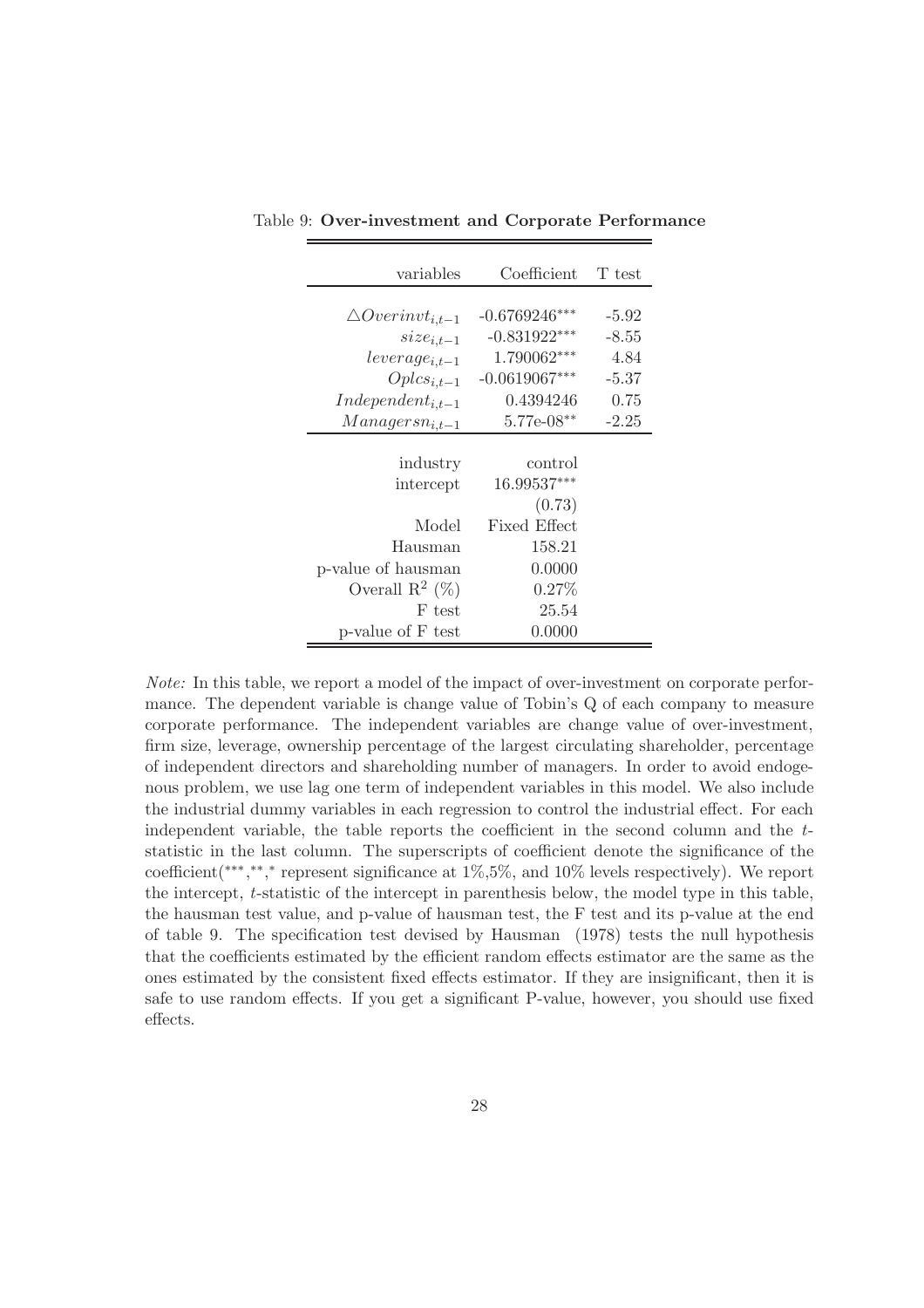| variables                    | over-investment     | under-investment    |
|------------------------------|---------------------|---------------------|
|                              |                     |                     |
| $\triangle Overinvt_{i,t-1}$ | $-0.42535***$       | $-1.11561***$       |
|                              | $(-3.51)$           | $(-2.66)$           |
| $size_{i.t-1}$               | $-0.8095588***$     | $-0.4738048***$     |
|                              | $(-6.74)$           | $(-2.06)$           |
| $leverage_{i,t-1}$           | 1.625905***         | 1.959292***         |
|                              | (3.18)              | (2.97)              |
| $Oplcs_{i,t-1}$              | $-0.0658633***$     | $-0.0324282$        |
|                              | $(-4.07)$           | $(-1.39)$           |
| $Independent_{i,t-1}$        | 0.3957572           | $-0.2153169$        |
|                              | (0.49)              | $(-0.21)$           |
| $Managers_{i,t-1}$           | $-6.84e-08***$      | $-3.51e-09$         |
|                              | $(-2.72)$           | $(-0.04)$           |
|                              |                     |                     |
| industry                     | control             | control             |
| intercept                    | 16.70716***         | $9.579389**$        |
|                              | (0.73)              | (1.98)              |
| Model                        | <b>Fixed Effect</b> | <b>Fixed Effect</b> |
| Hausman                      | 95.08               | 24.37               |
| p-value of hausman           | 0.0000              | 0.0002              |
| Overall $\mathbb{R}^2$ (%)   | 0.03%               | 0.01%               |
| F test                       | 16.47               | 3.39                |
| p-value of F test            | 0.0000              | 0.0027              |

Table 10: Over-investment and Corporate Performance in subgroups

Note: In this table, we report the influence of QFIIs and funds on over-investment in different subgroups. We divide whole companies into over-investment group and under-investment group according to their investment level. If the investment level is positive, the company is included into over-investment group, under-investment group otherwise. The dependent variable is change value of Tobin's Q of each company to measure corporate performance. The independent variables are change value of over-investment, firm size, leverage, ownership percentage of the largest circulating shareholder, percentage of independent directors and shareholding number of managers. In order to avoid endogenous problem, we use lag one term of independent variables in this model. We also include the industrial dummy variables in each regression to control the industrial effect. For each independent variable, the table reports the coefficient above and the t-statistic in parenthesis below. The superscripts of coefficient denote the significance of the coefficient(∗∗∗, ∗∗, <sup>∗</sup> represent significance at 1%,5%, and 10% levels respectively). We report the intercept, t-statistic of the intercept in parenthesis below, the model type in this table, the hausman test value, and p-value of hausman test, the F test and its p-value at the end of table 10. The specification test devised by Hausman (1978) tests the null hypothesis that the coefficients estimated by the efficient random effects estimator are the same as the ones estimated by the consistent fixed effects estimator. If they are insignificant, then it is safe to use random effects. If you get a significant P-value, however, you should use fixed effects.